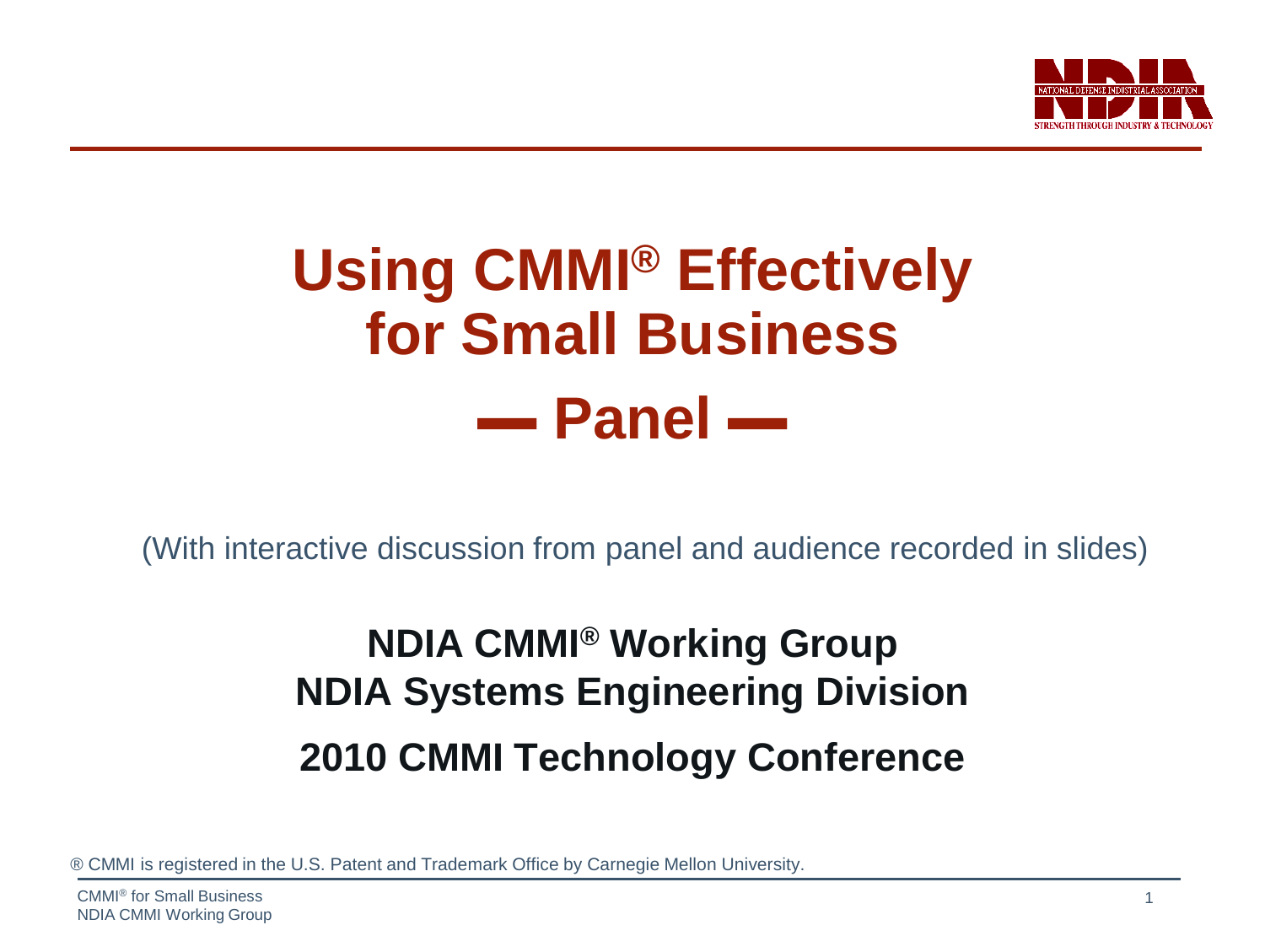**Is CMMI for Small Business?**

#### **The NDIA CMMI Working Group was tasked to investigate common questions on the applicability of CMMI to small business**

- Is CMMI appropriate for small businesses?
- Is CMMI a barrier to competition in the defense market?
- What data substantiates the adoption of CMMI by small business?
- What challenges do small businesses face for adoption?
- How can acquirers use CMMI to manage their acquisition risks with small suppliers?

**Reference**: 'CMMI for Small Organizations', NDIA CMMI Working Group, CMMI Conference, Nov 2010.

Panel discussions will be recorded in this slide set, as applicable.



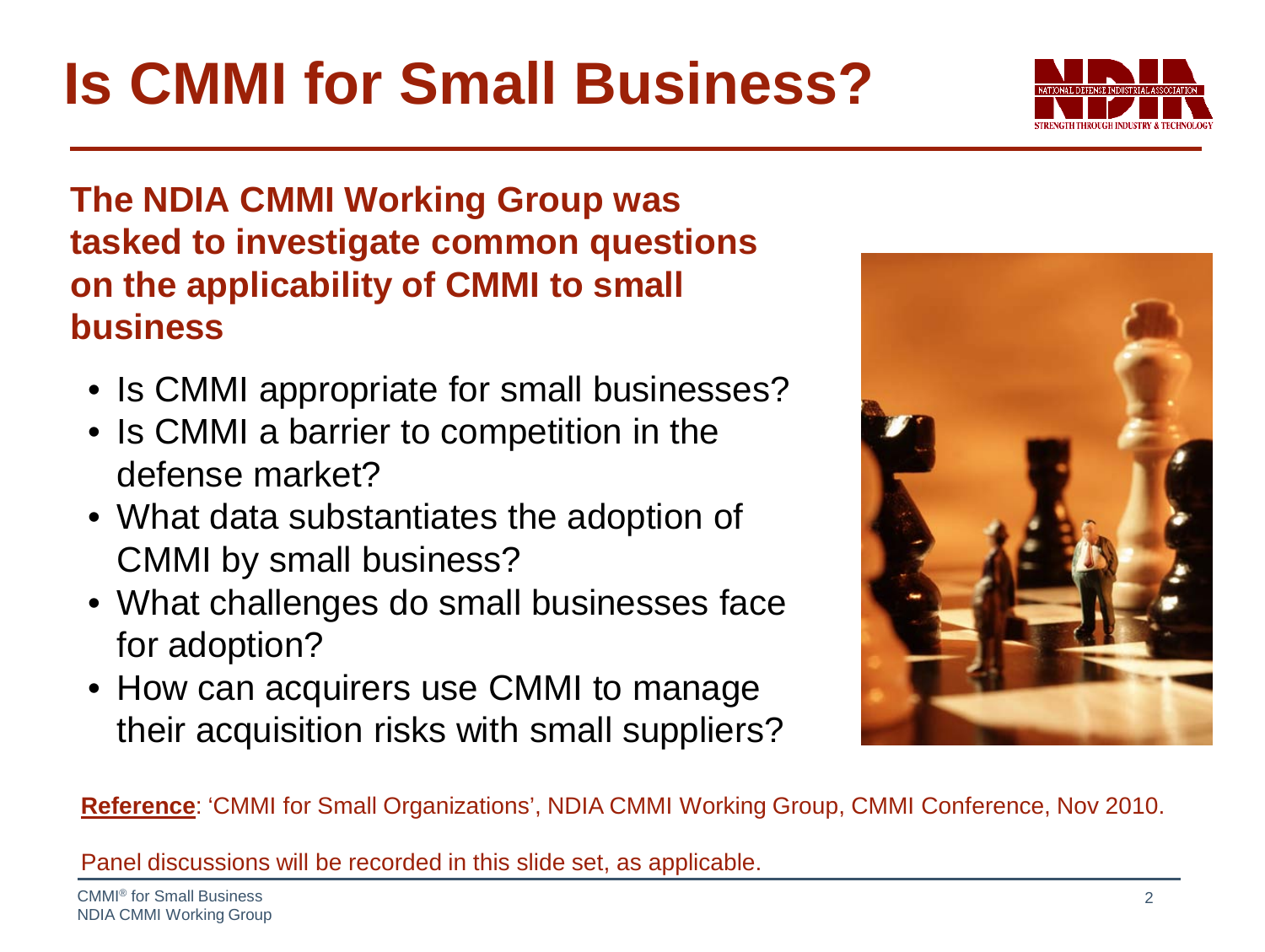### **Panelists – Using CMMI Effectively for Small Business**



**Lynn Penn Lockheed Martin**

**Girish Seshagiri Advanced Information Services (AIS)**

**Rosalind Singh Raytheon Company**

**Dr. Rick Welch Northrop Grumman**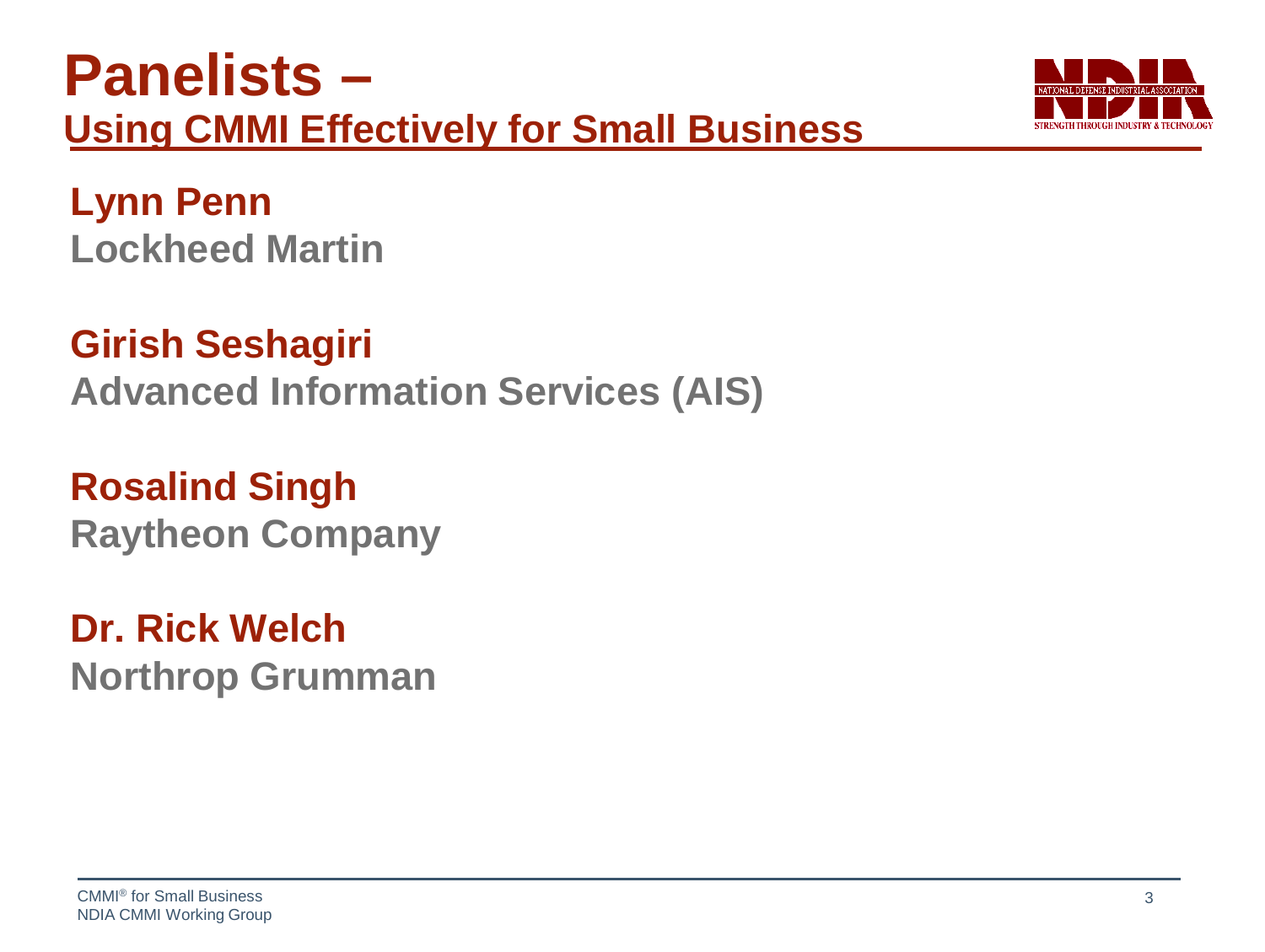#### **What advantages and obstacles do small businesses face relative to CMMI adoption?**



| <b>Small Business Advantages</b>                                                                                                                                                                                                                                                                                                                                                                                                         | <b>Small Business Obstacles</b>                                                                                                                                                                                                                                                                                                                                                                |
|------------------------------------------------------------------------------------------------------------------------------------------------------------------------------------------------------------------------------------------------------------------------------------------------------------------------------------------------------------------------------------------------------------------------------------------|------------------------------------------------------------------------------------------------------------------------------------------------------------------------------------------------------------------------------------------------------------------------------------------------------------------------------------------------------------------------------------------------|
| •Innovation, speed, agility<br>•Commonality across projects, tailoring?<br>•Fewer communication paths<br>•Simpler process/tools (low tech solutions)?<br>•Easier institutionalization across projects?                                                                                                                                                                                                                                   | •CMMI: too big, too complex? Sometimes more<br>perception than reality – usually appears in plans<br>•Fewer dedicated resources (staff, \$). Everybody is<br>a shared resource, sharing time with competing<br>demands.<br>•Roles, responsibilities - multiple hats (QA, Test,<br>Process Group, training, )<br>.Infrastructure/overhead costs, amortization?<br>•Cultural resistance or bias? |
| • Fewer people filling multiple roles allows easier to<br>connect the dots<br>•Able to be more nimble, react to changes more<br>quickly<br>•Fewer approvals and needed, greater coverage.<br>•Less documentation needed for fewer people - 1<br>page descriptions can suffice. Set thresholds,<br>entry/exit criteria, etc.<br>•Alignment and communication of objectives is<br>straightforward. Clear rationale for process<br>changes. | •Small project, site, organization<br>.Run out of people to provide objective input. Must<br>procure external resources to provide feedback.<br>•Can be difficult to restructure existing working<br>relationships – doing things differently. "Culture eats<br>process for lunch"                                                                                                             |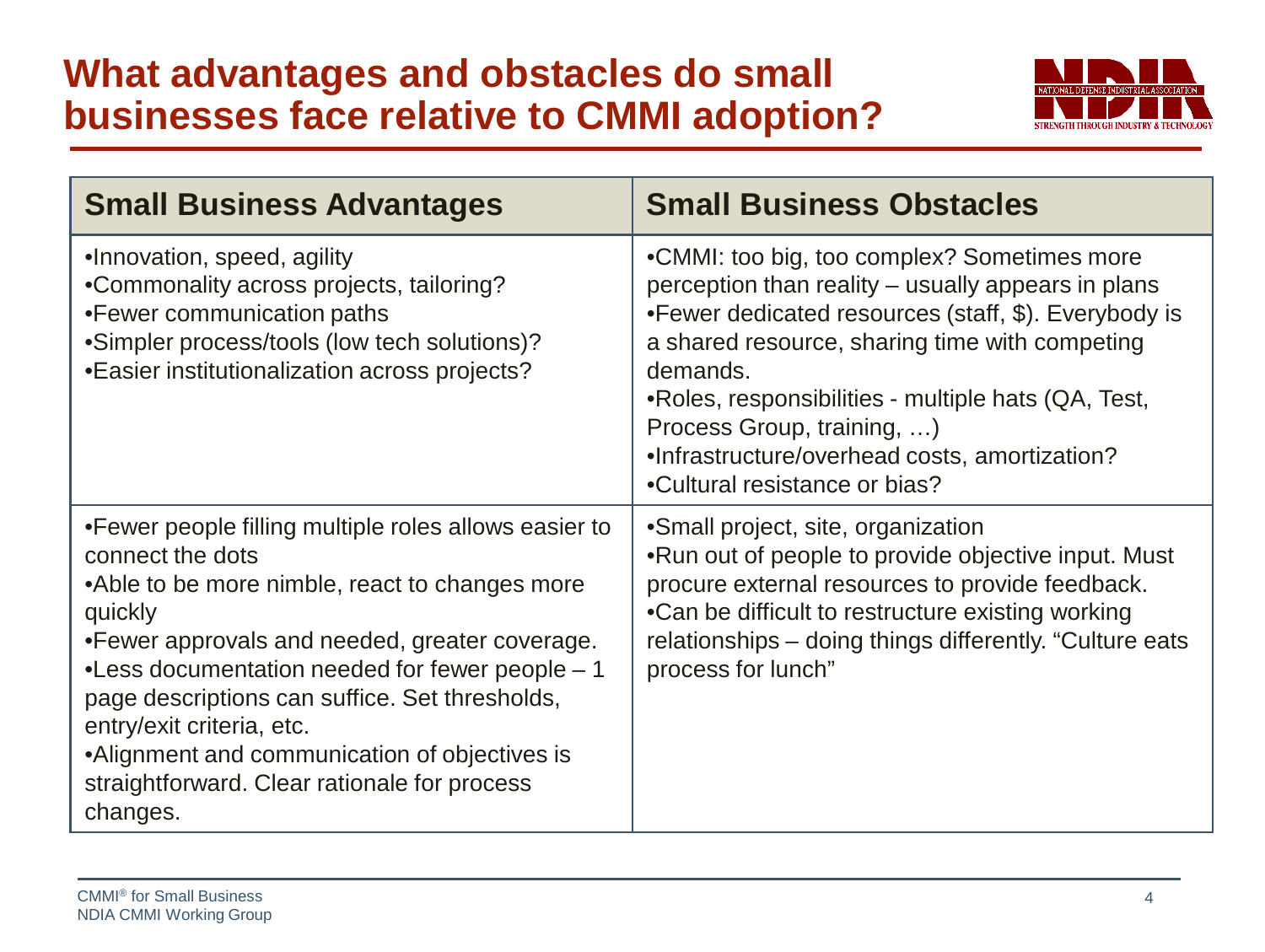### **Improving Processes in Small Settings (IPSS)**



**Just enough process, just in time to support the needs in small settings**

**Obstacles were outweighed by the advantages – similar to the prior slide**

**Integrating best practices, listening, facilitating**

**Defining the process tolerance**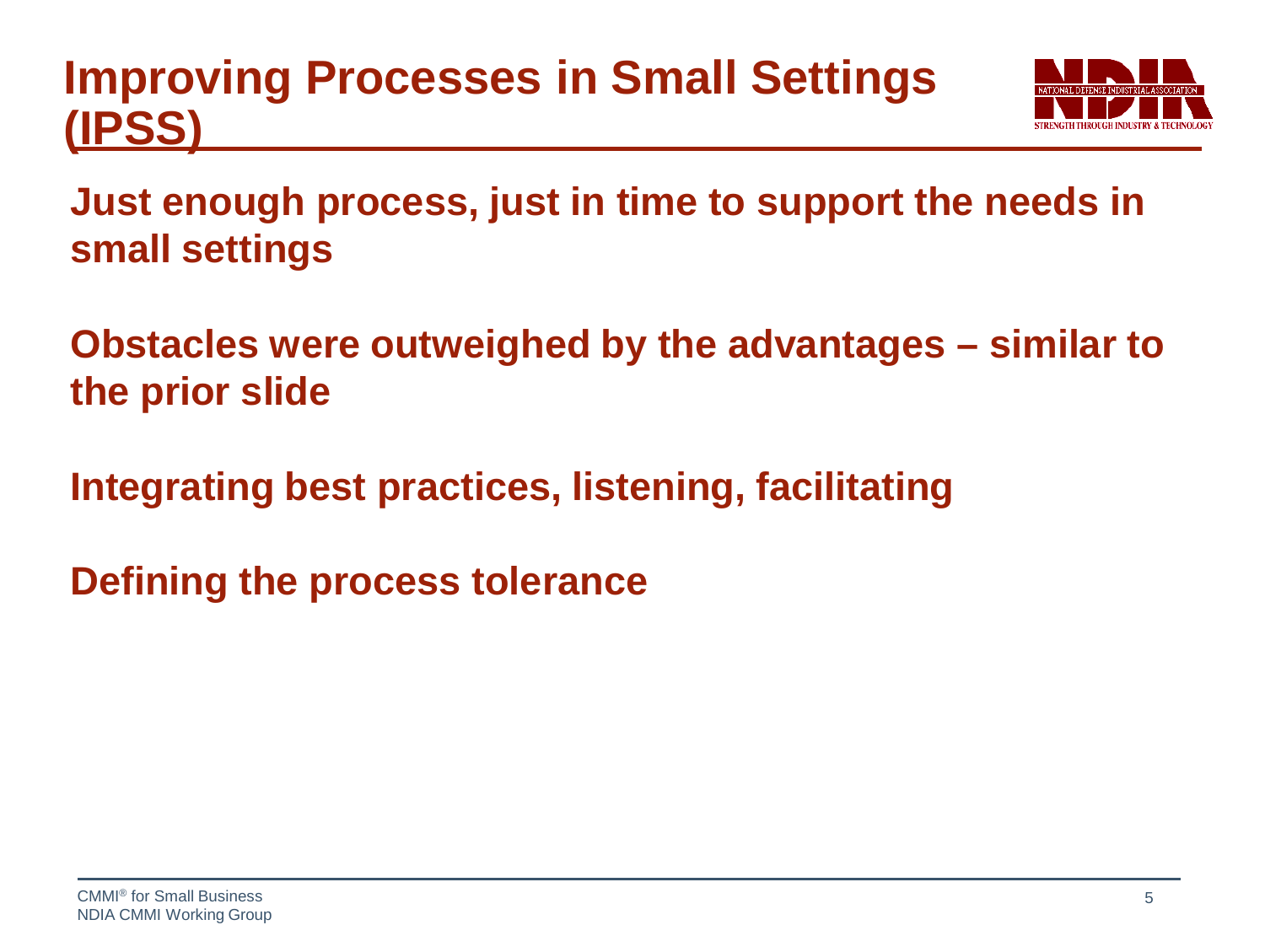## **Supporting Small Suppliers**



#### **Acquirers (such as prime contractors) often use CMMI practices to select, manage, and support their small suppliers.**

#### **Typical uses of CMMI within larger companies when working with smaller suppliers:**

- CMMI maturity level requirements rarely specified to subs unless levied by external customer
- Use CMMI practices in key areas to evaluate supplier risks
- Checklists or tools used for supplier selection
- May require suppliers to follow prime contractor's processes
- Provide direct support to suppliers training, mentoring, tools, etc.
- Customize areas of interest per the situation.
- Subcontracting, partnering
- Find gaps that need to be filled (e.g., EVMS, federal contracting)
- Smaller companies may not have in-house expertise in some CMMI PAs (e.g., HiMat)



Reference: "High Maturity System/Software Cost Estimation", Richard L. W. Welch, PhD., Northrop Grumman Integrated Systems CMMI Technology Conference, November 2007.

<http://www.dtic.mil/ndia/2007cmmi/Wednesday/4pmWelch.pdf>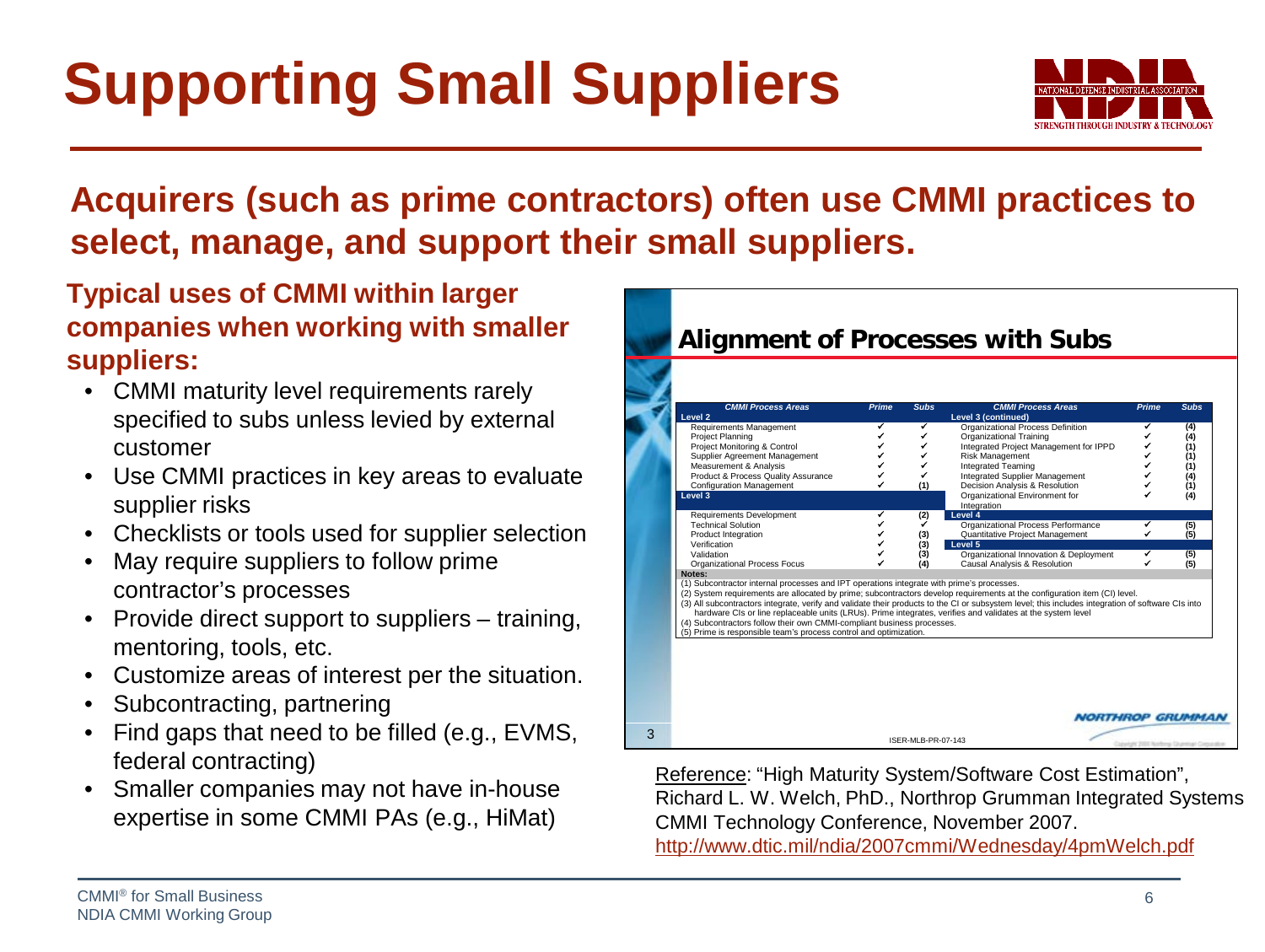## **Risk Based Subcontractor Assessment** Lockheed Martin Corporation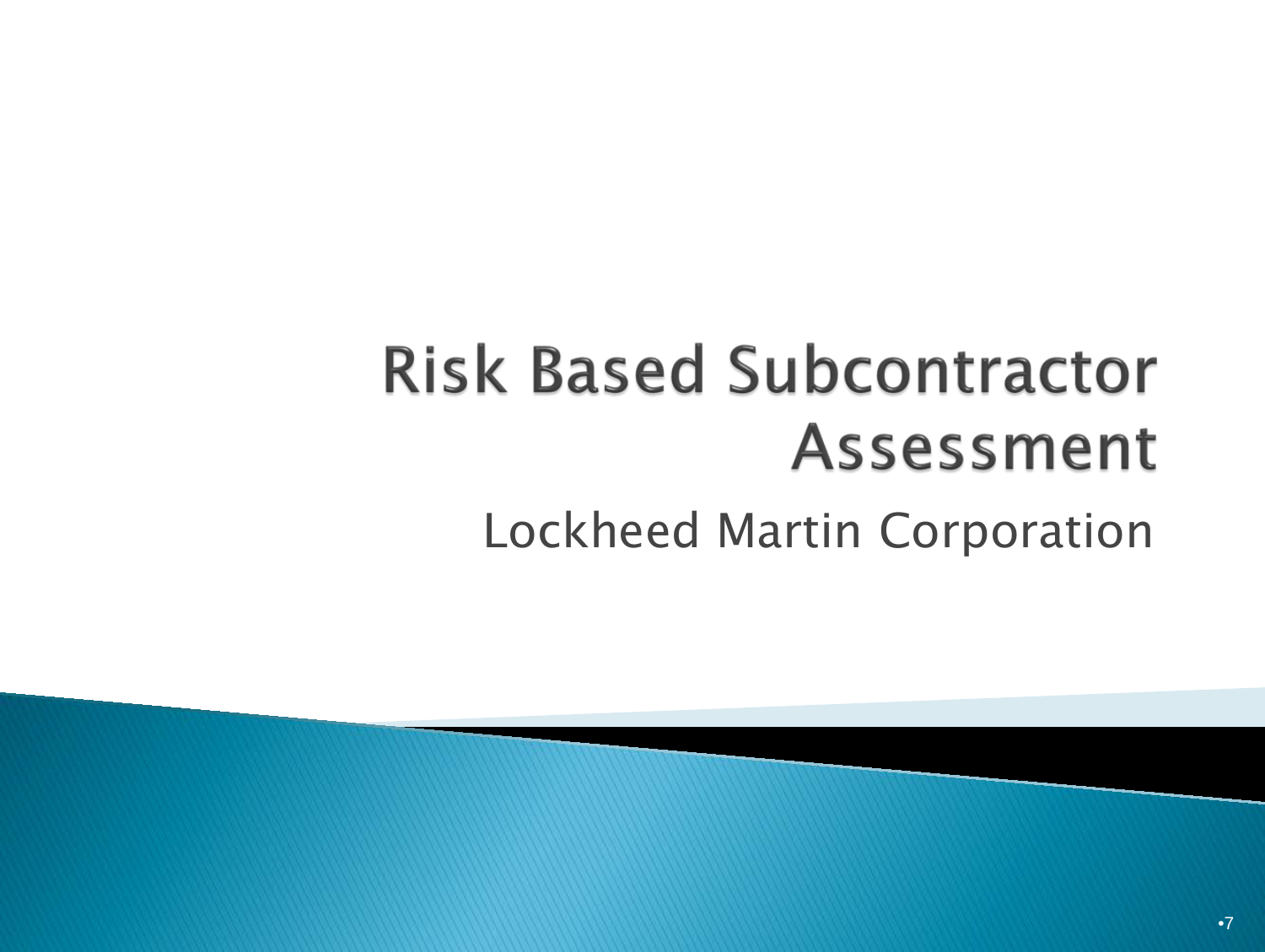# **Developed Resources**

- ▶ Created Risk-Based Subcontractor Assessment Guidebook:
	- Includes initial and on-going evaluations
	- Defines assessment team roles and responsibilities
	- Explains how and who to interview during a subcontractor evaluation
	- Provides information on how to generate a risk management plan based on the results of the evaluation
- ▶ Created a Risk-Based Assessment Tool (RBAT)
	- Comprehensive questionnaires
	- Scoring/Weighting
	- Tailoring (adding / deleting)
	- Summary roll-up

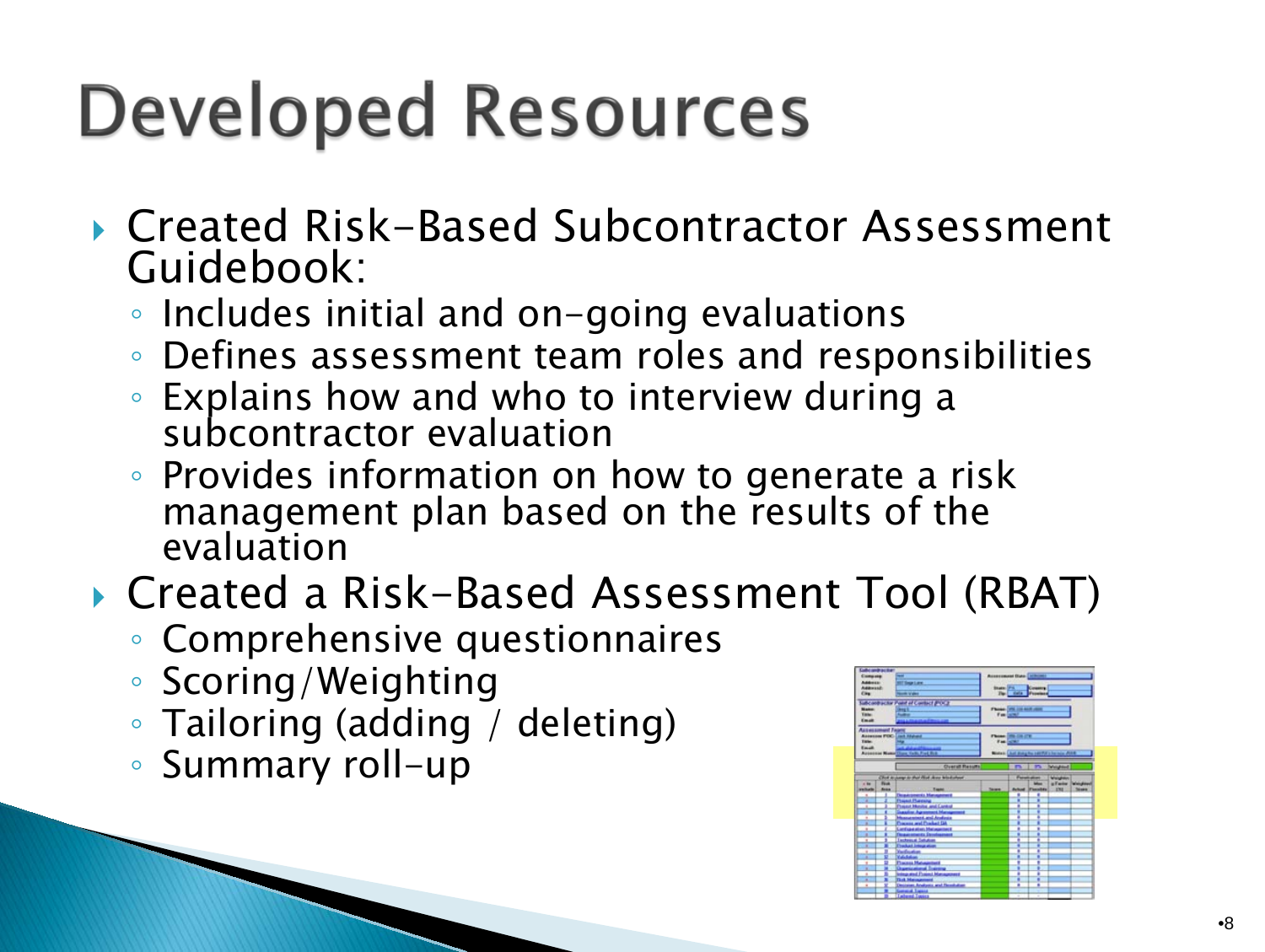#### Screen Shot of Summary Sheet of RBAT

| 2.2 12/20/2004                                    |                         | <b>Pre-Award Subcontractor Assessment</b>               |                                                          | Hide Hints<br>Enable M |          | First onening for                        | <b>2</b> Intro LOCKHEED MARTI                  |              |
|---------------------------------------------------|-------------------------|---------------------------------------------------------|----------------------------------------------------------|------------------------|----------|------------------------------------------|------------------------------------------------|--------------|
|                                                   |                         | This spreadshee <sup>+</sup>                            | <b>Advance to next worksheet</b>                         |                        |          |                                          | Help for this worksheet   Jump to Introduction |              |
|                                                   | Subcontractor:          |                                                         |                                                          |                        |          |                                          |                                                |              |
| Company:                                          |                         |                                                         | Hide these annoying boxes ment Date:                     |                        |          |                                          |                                                |              |
| <b>Address:</b>                                   |                         |                                                         |                                                          |                        |          |                                          |                                                |              |
|                                                   |                         | <b>Enter the Contact Data relevant to</b>               |                                                          | State:                 |          | Country:                                 |                                                |              |
| his particular Subcontractor &                    |                         |                                                         |                                                          | Zip:                   |          | Province:                                |                                                |              |
| <b><u>\ssessment in these boxes</u></b>           |                         |                                                         |                                                          |                        |          |                                          |                                                |              |
|                                                   |                         |                                                         | ntact (POC):                                             |                        |          |                                          |                                                |              |
| Name:                                             |                         |                                                         |                                                          | Phone:                 |          |                                          |                                                |              |
| Title:                                            |                         |                                                         |                                                          | Fax:                   |          |                                          |                                                |              |
| Email:                                            |                         |                                                         |                                                          |                        |          |                                          |                                                |              |
|                                                   |                         |                                                         |                                                          |                        |          |                                          |                                                |              |
|                                                   | <b>Assessment Team:</b> |                                                         |                                                          |                        |          |                                          |                                                |              |
| <b>Assessor POC:</b>                              |                         |                                                         | Data from here on down are automatically                 | Phone:<br>Fax:         |          |                                          |                                                |              |
| Title:<br>calculated on the Risk Area worksheets. |                         |                                                         |                                                          |                        |          |                                          |                                                |              |
|                                                   |                         |                                                         |                                                          |                        |          |                                          |                                                |              |
| Email:                                            |                         |                                                         | See the Introduction worksheet for                       |                        |          |                                          |                                                |              |
|                                                   | <b>Assessor Names:</b>  |                                                         |                                                          | Notes:                 |          |                                          |                                                |              |
|                                                   |                         |                                                         | <b>Overall Results</b>                                   |                        | $\Omega$ | $\mathbf{0}$                             | Weighted:                                      |              |
|                                                   |                         |                                                         |                                                          |                        |          |                                          |                                                |              |
|                                                   |                         | Click to jump to that Risk Area Worksheet               |                                                          |                        |          | <b>Penetration</b>                       |                                                |              |
| x to                                              | <b>Risk</b>             |                                                         |                                                          |                        |          | <b>Max</b>                               | Weight                                         | Weighted     |
| include                                           | Area                    |                                                         | <b>Topic</b>                                             | <b>Score</b>           | Actual   | <b>Possible</b>                          | Factor                                         | <b>Score</b> |
| x                                                 |                         | <b>Requirements Management</b>                          |                                                          |                        | 0        | 0                                        |                                                |              |
| x                                                 | 2                       | <b>Project Planning</b>                                 |                                                          |                        | $\bf{0}$ | $\bf{0}$                                 |                                                |              |
| x                                                 | 3                       | <b>Project Monitor and Control</b>                      |                                                          |                        | 0        | 0                                        |                                                |              |
|                                                   |                         | Place an 'x' in this column to                          | <u>t Ma<mark>click on the Risk Area number or</mark></u> |                        | $\bf{0}$ | $\bf{0}$                                 |                                                |              |
|                                                   |                         | include this Risk Area in the                           | <u> Anall Topic to jump to that worksheet</u>            |                        | 0        | 0                                        |                                                |              |
|                                                   |                         | Assessment; make it blank to hide                       | tt QA                                                    |                        | $\Omega$ |                                          |                                                |              |
|                                                   | that worksheet          |                                                         | <b>gement</b>                                            |                        |          | Assign a Weight Factor to each Risk      |                                                |              |
|                                                   |                         | <b>Requirements Development</b>                         |                                                          |                        |          | Area which can increase/decrease         |                                                |              |
|                                                   |                         |                                                         |                                                          |                        |          |                                          |                                                |              |
| x                                                 | 9<br>10                 | <b>Technical Solution</b><br><b>Product Integration</b> |                                                          |                        |          | it's significance in the overall results |                                                |              |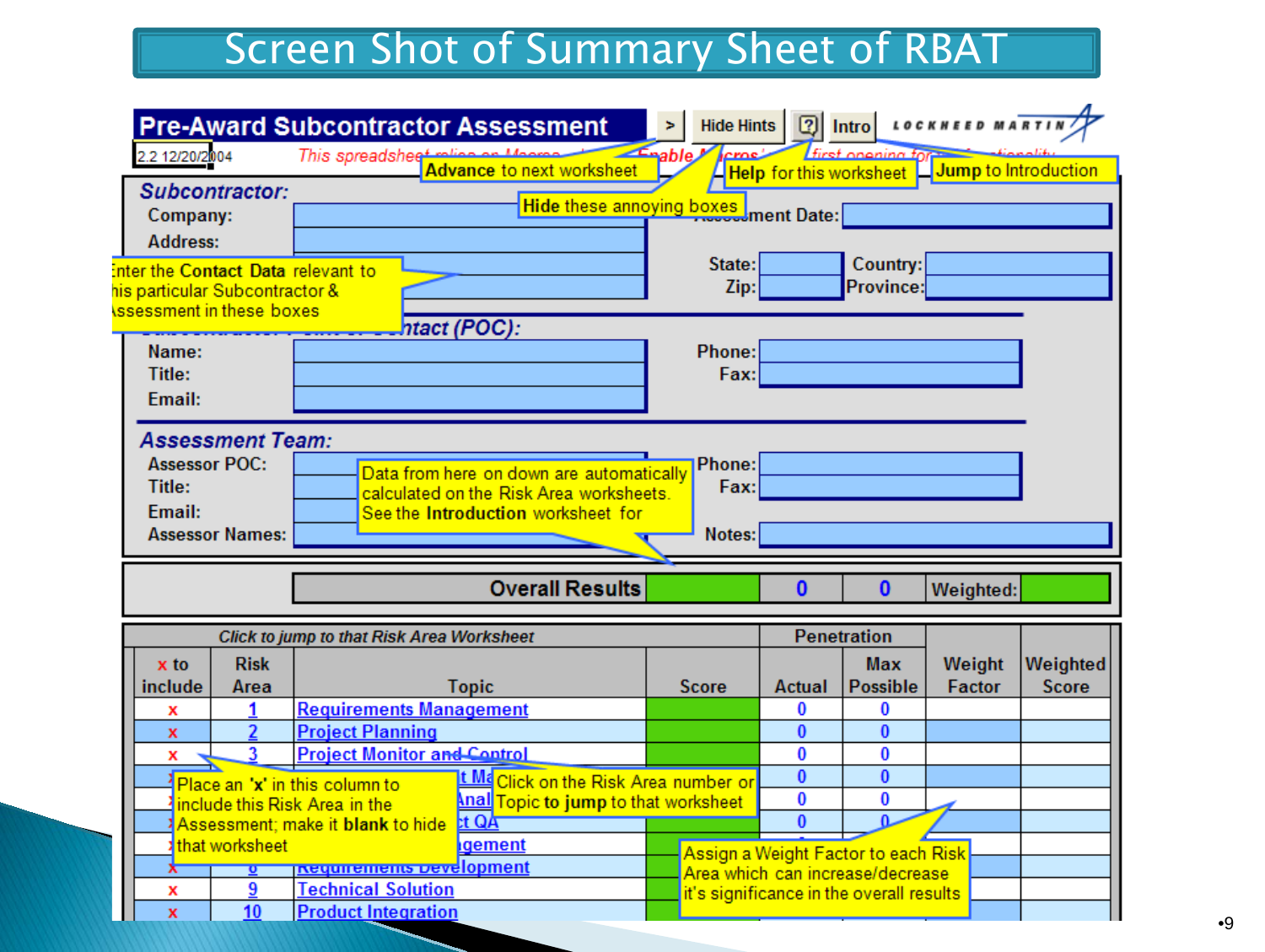#### Screen Shot of Risk Sheet of RBAT

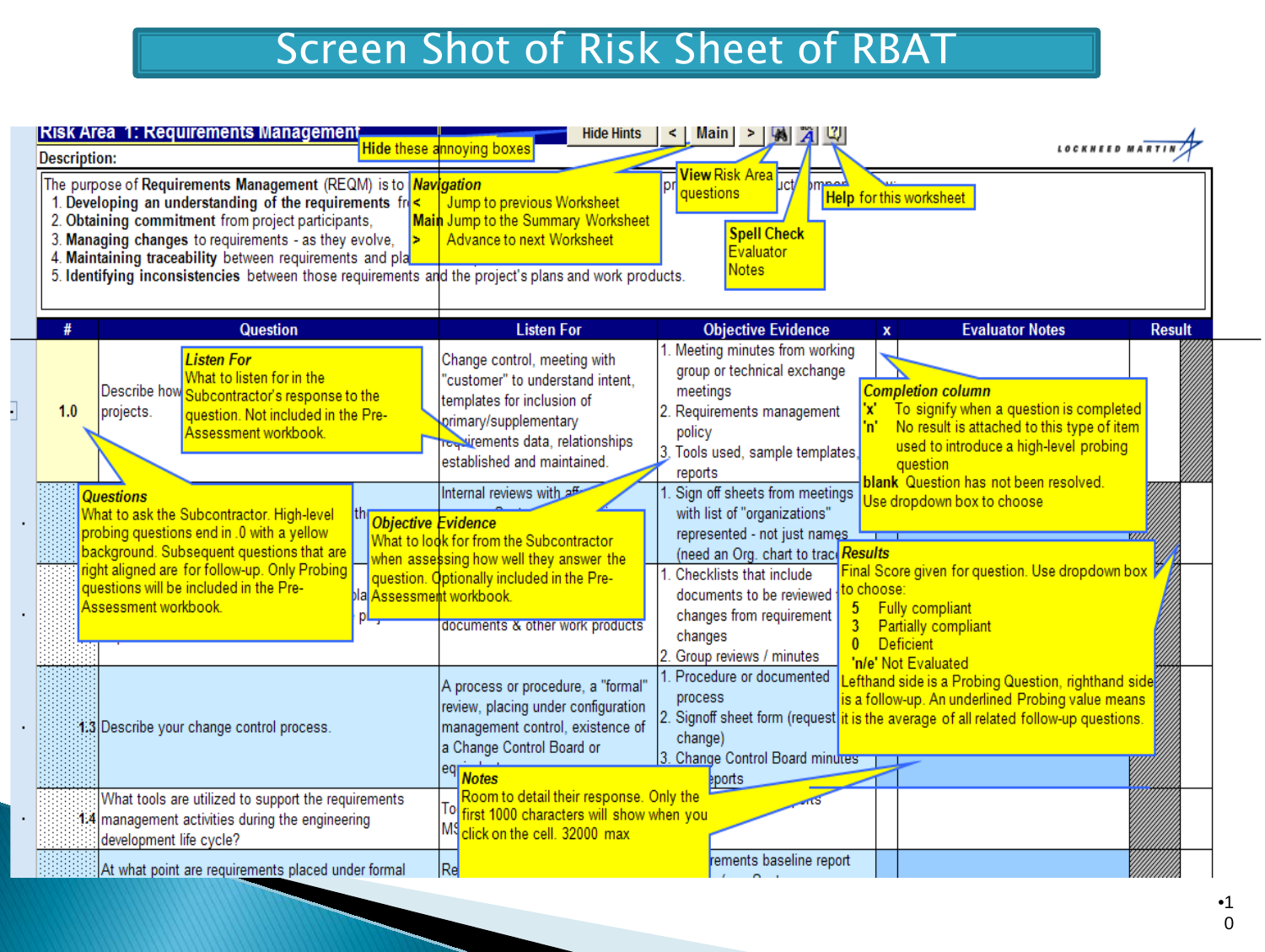#### **What risks or issues do acquirers see from working with small suppliers?**



| <b>Risks / Issues</b>                                                              | <b>Acquirer Mitigation Approach?</b> |
|------------------------------------------------------------------------------------|--------------------------------------|
| •Processes: completeness, integration?<br>•Product reqts, interfaces, integration? |                                      |
|                                                                                    |                                      |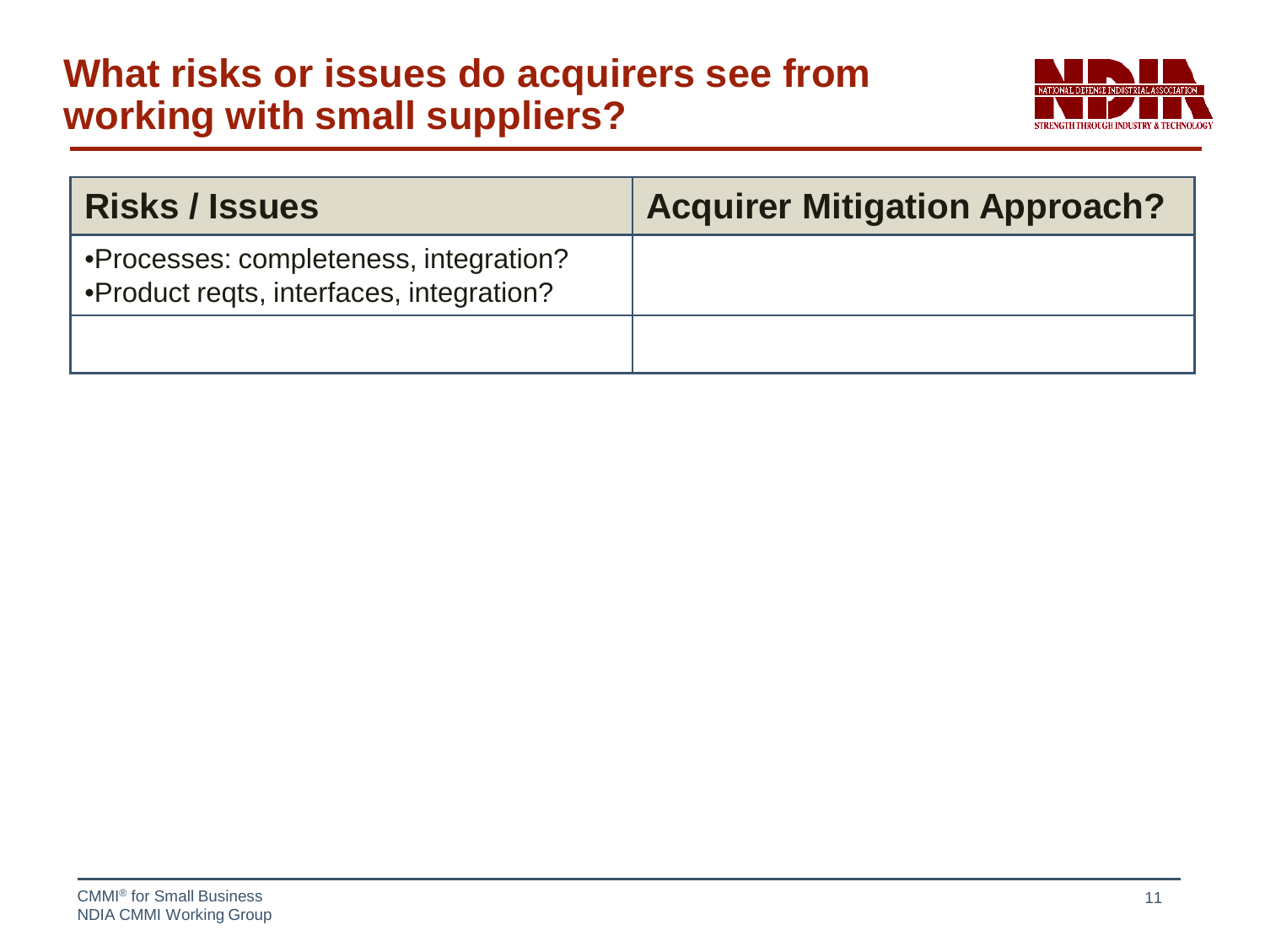#### **How do you approach integrating prime/supplier processes and products?**



#### **Process/product integration techniques**

•Common processes/tools? Integrated processes/tools? Separate processes/tools?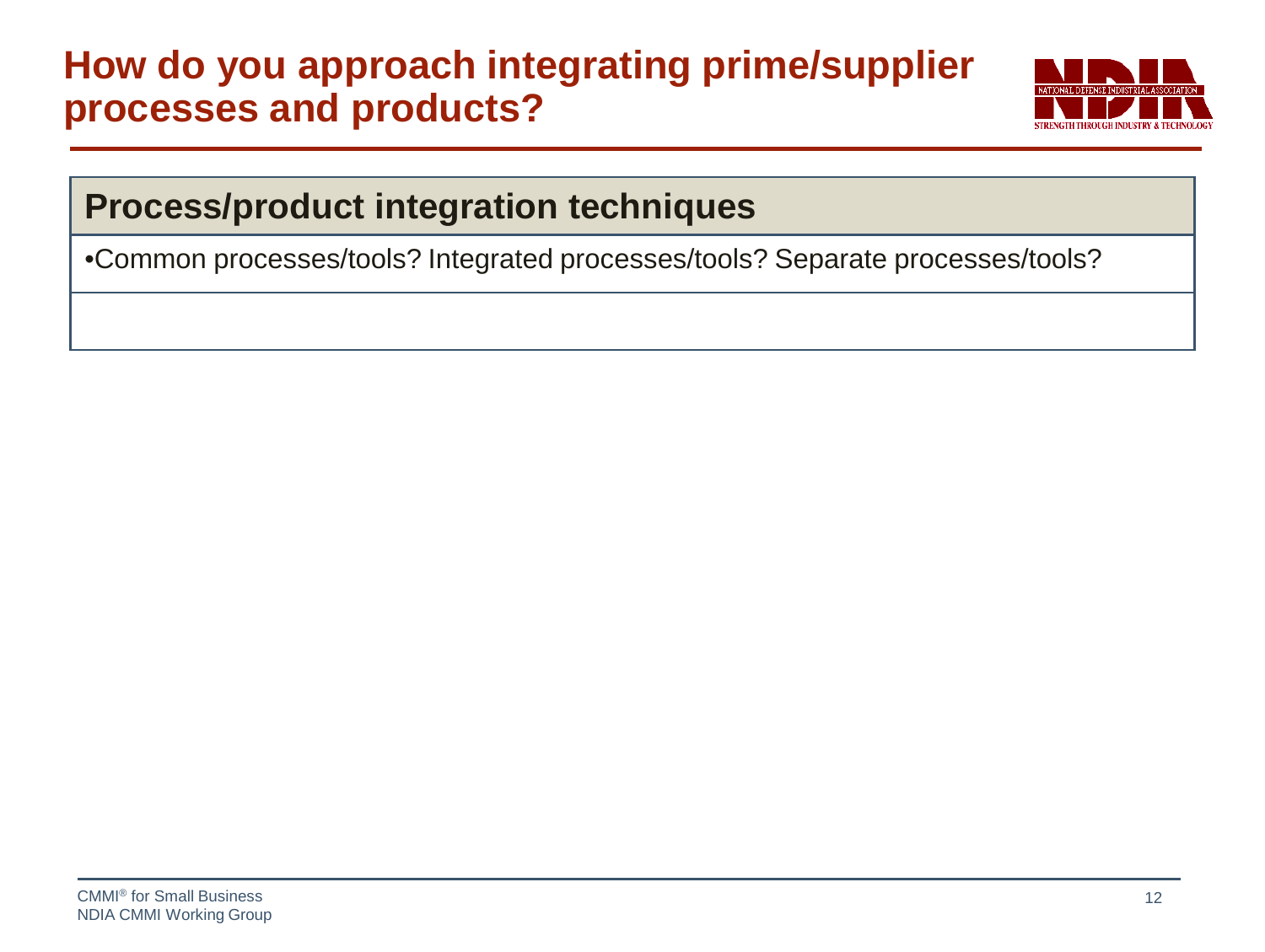

#### **Recommendations**

•Look at your teams – PSP, TSP. Within 2 years planning processes will be in place. Do gap analyses to improve. Achieve ML3 in 36 months, Level 5 using PSP/TSP.

•Use the company's culture and terminology to communicate in their terms – not CMMI.

•Appraisals used to be discovery oriented – appraisal did the evaluation and mapping to CMMI. Now, the emphasis is on preparing artifacts and evidence, with little value to the business.

•Top management buy-in – important in companies of all sizes.

•Language used in CMMI can be difficult to relate to – more in the context of a large defense contractor. Translation to a small company can be very difficult.

•Treat process improvement like a project – project plans, etc.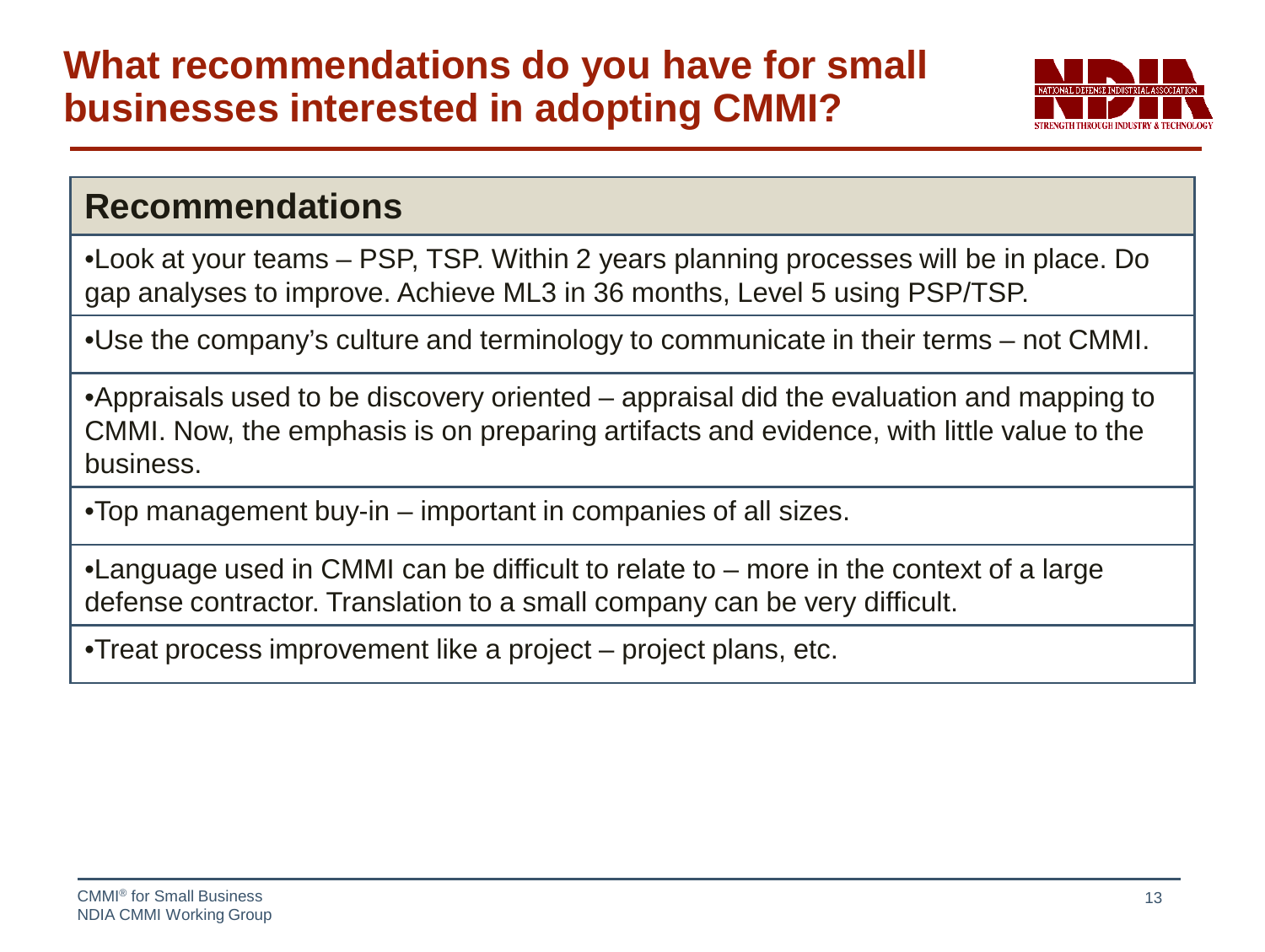### **For More Information….**



#### **NDIA CMMI Working Group**

**[http://www.ndia.org/Divisions/Divisions/SystemsEngineering/Pages/CMMI\\_Working\\_Group.aspx](http://www.ndia.org/Divisions/Divisions/SystemsEngineering/Pages/CMMI_Working_Group.aspx)**

**Jim Armstrong** *Stevens Institute*

**Steve Austin** *Lockheed Martin*

**Geoff Draper** *Harris Corporation* **Jeffrey L. Dutton** *Jacobs Technology*

**Wendell Mullison** *General Dynamics, Land Systems*

**Rick Welch** *Northrop Grumman* **Dan Blazer** *SAIC*

**Nancy Fleischer** *Raytheon Company* **Michael Campo** *Raytheon Company*

**Kathy Smith** *Hewlett Packard EDS*

#### **With special appreciation to our panelists:**

**Lynn Penn,** *Lockheed Martin* **Rick Welch,** *Northrop Grumman* **Rosalind Singh,** *Raytheon Company* **Girish Seshagiri,** *AIS*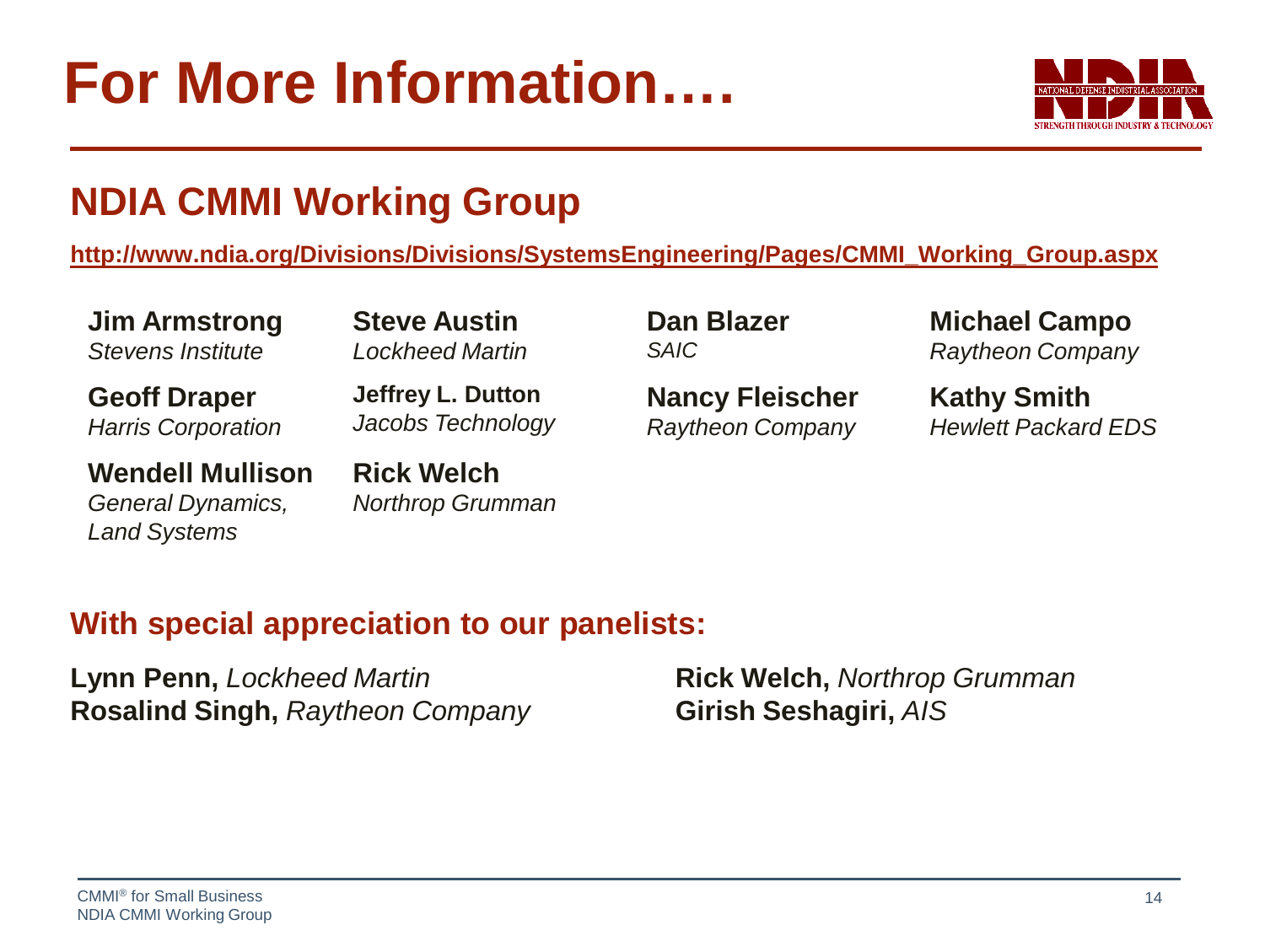## **Risk Based Subcontractor Assessment** Lockheed Martin Corporation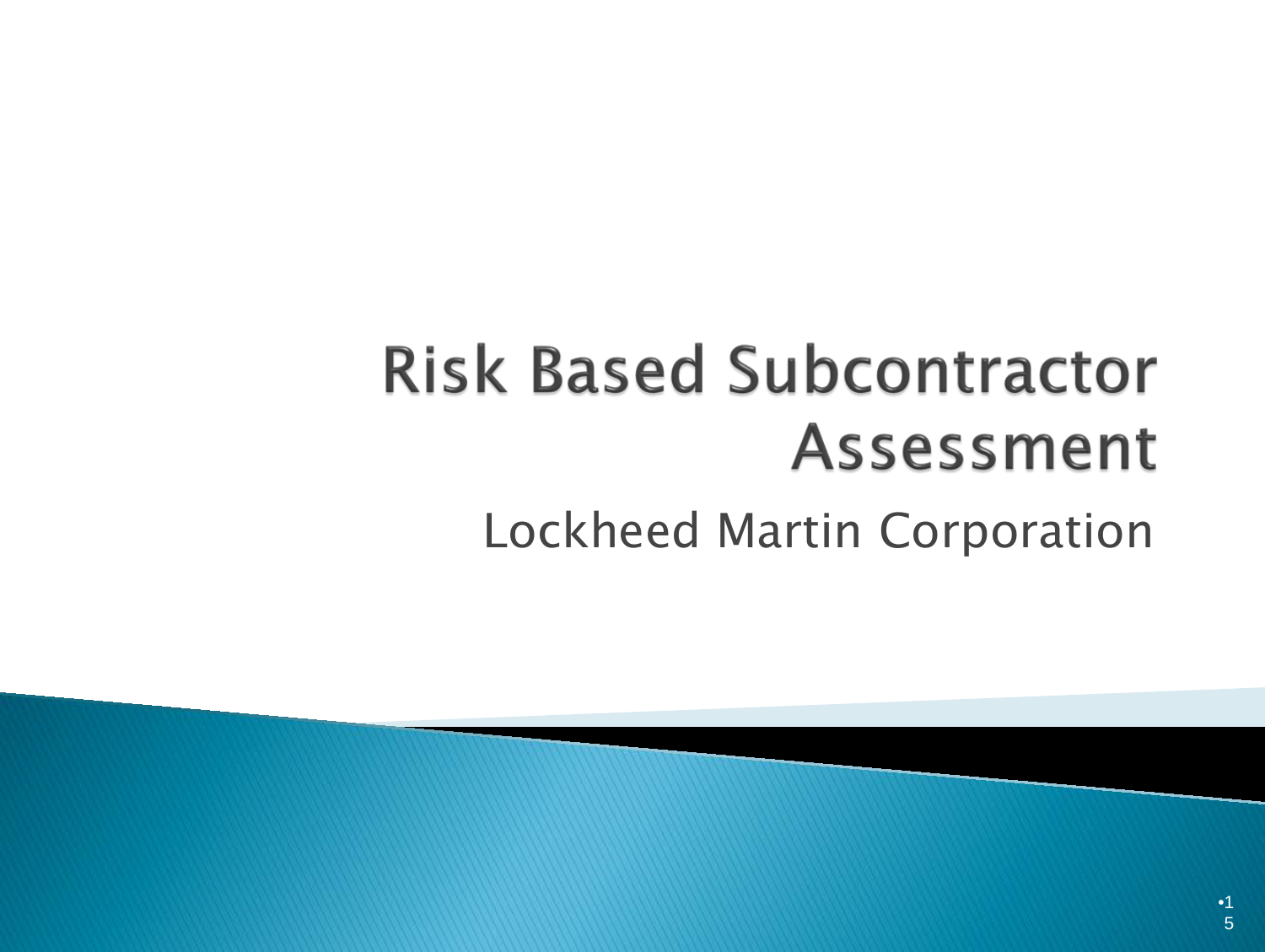## **Risk Based Subcontractor Assessment Topics**

### $\blacksquare$  Issues

- **u** Identification of Risk Areas
- **BEDEVELOPED Resources**
- **I** Initial and On-going Evaluations
- **E** Risk Areas for Evaluation
- **Risk Area Questionnaire**
- **Risk Report**
- **E** Summary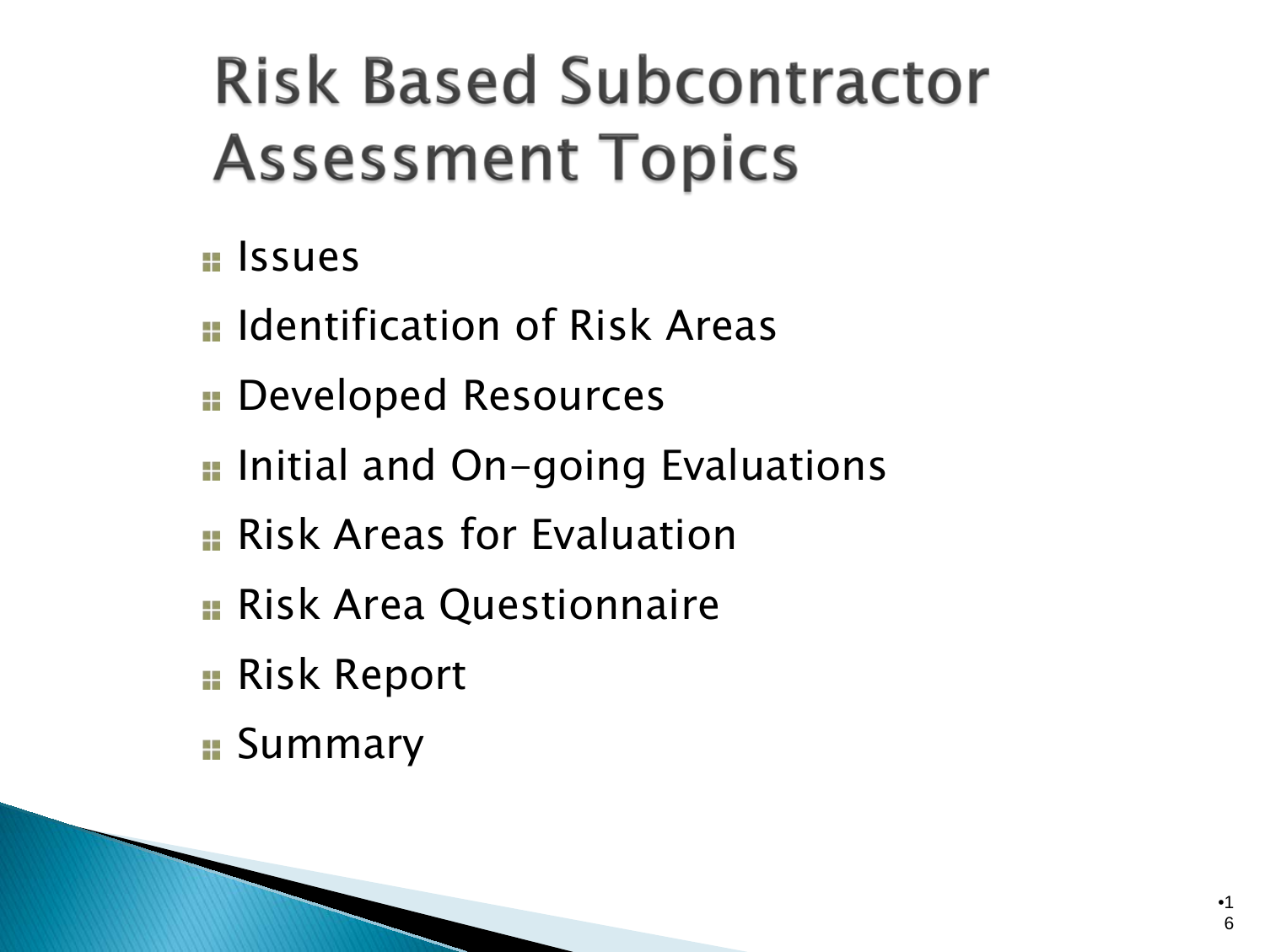## **Issues - Impacts to Mission Success**

- Analysis has shown that engineering subcontractors may impact Lockheed Martin Company program success
	- Subcontract content and design responsibility on programs continues to grow
	- Lack of diligence in subcontract management can be a primary cause of program failure
- If Issues become more obvious when the subcontractor is:
	- A major program contributor (greater than 10% of the total contract value)
	- A Sole Source supplier
	- On the program critical path
	- Considered a medium to high risk to program performance
	- New to Lockheed Martin with no performance history
	- A past supplier to Lockheed Martin with problematic performance history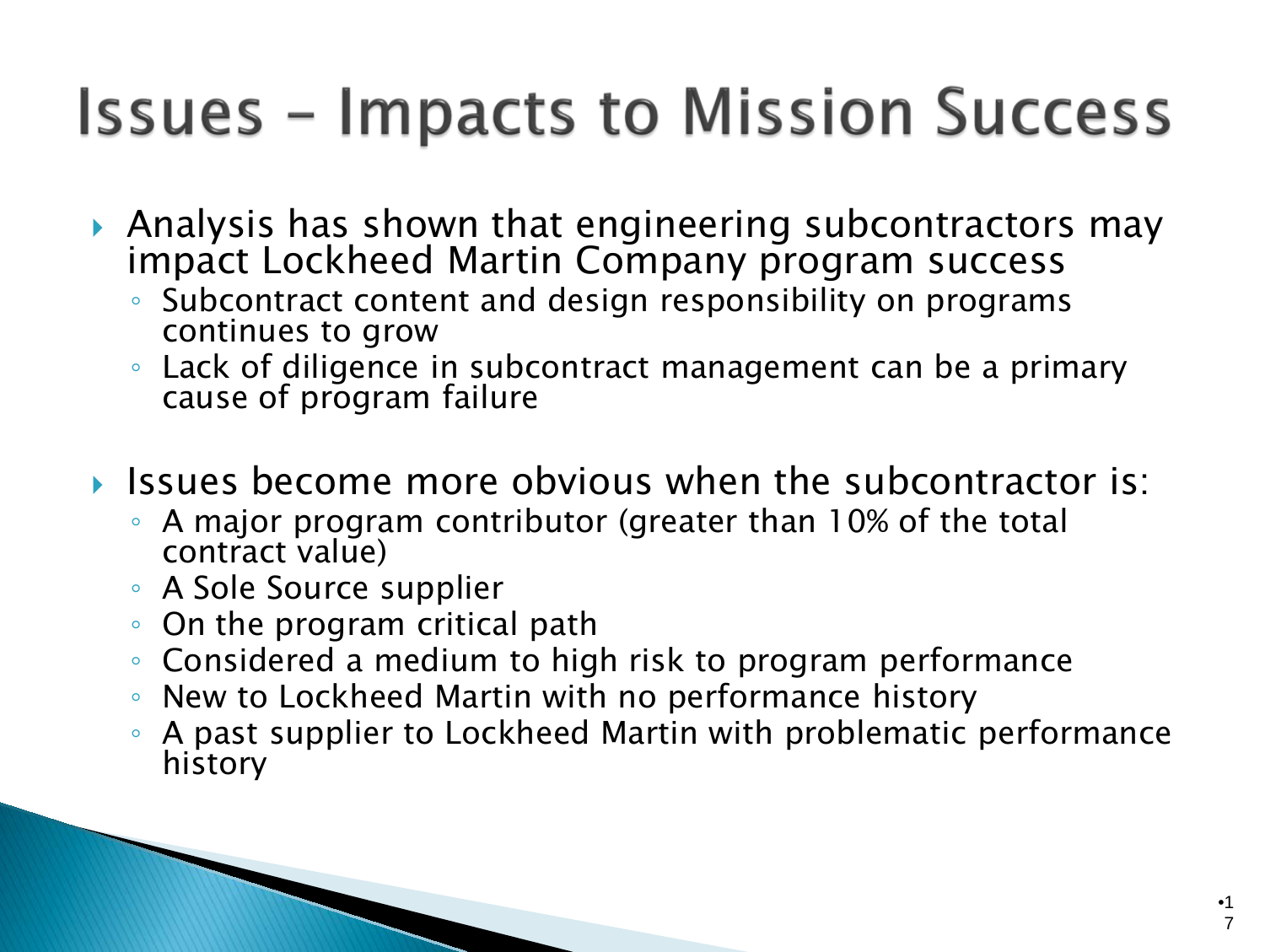# **Identification of Risk Areas**

- Multiple studies conducted to identify key risk areas
	- Multiple recurring problem themes
	- Results were consistent with the Software Engineering Institute's CMMI for Development model
- ▶ Adopted the framework of CMMI-DEV to focus on the likelihood of a subcontractor's success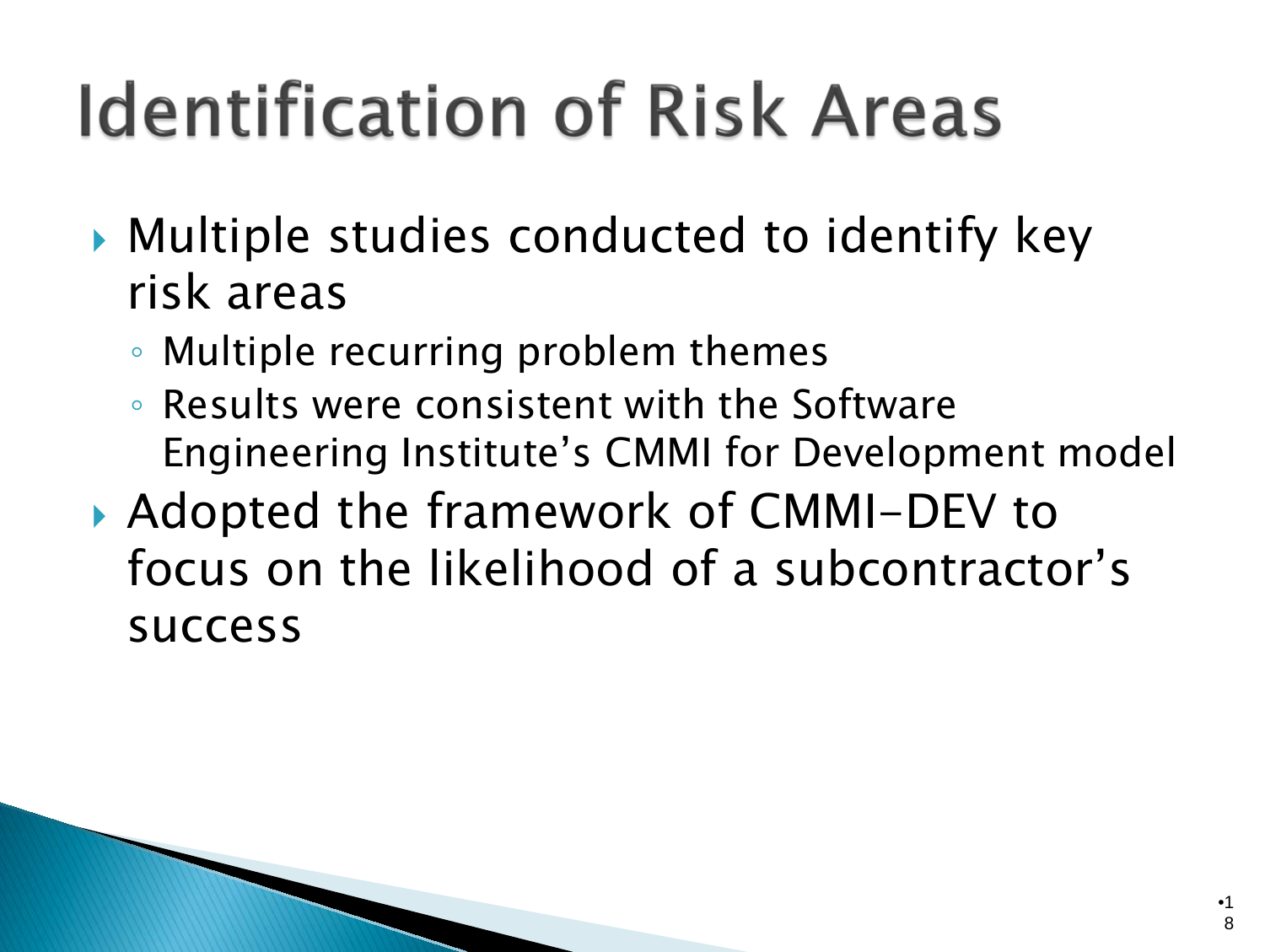# **Developed Resources**

- ▶ Created Risk-Based Subcontractor Assessment Guidebook:
	- Includes initial and on-going evaluations
	- Defines assessment team roles and responsibilities
	- Explains how and who to interview during a subcontractor evaluation
	- Provides information on how to generate a risk management plan based on the results of the evaluation
- ▶ Created a Risk-Based Assessment Tool (RBAT)
	- Comprehensive questionnaires
	- Scoring/Weighting
	- Tailoring (adding / deleting)
	- Summary roll-up

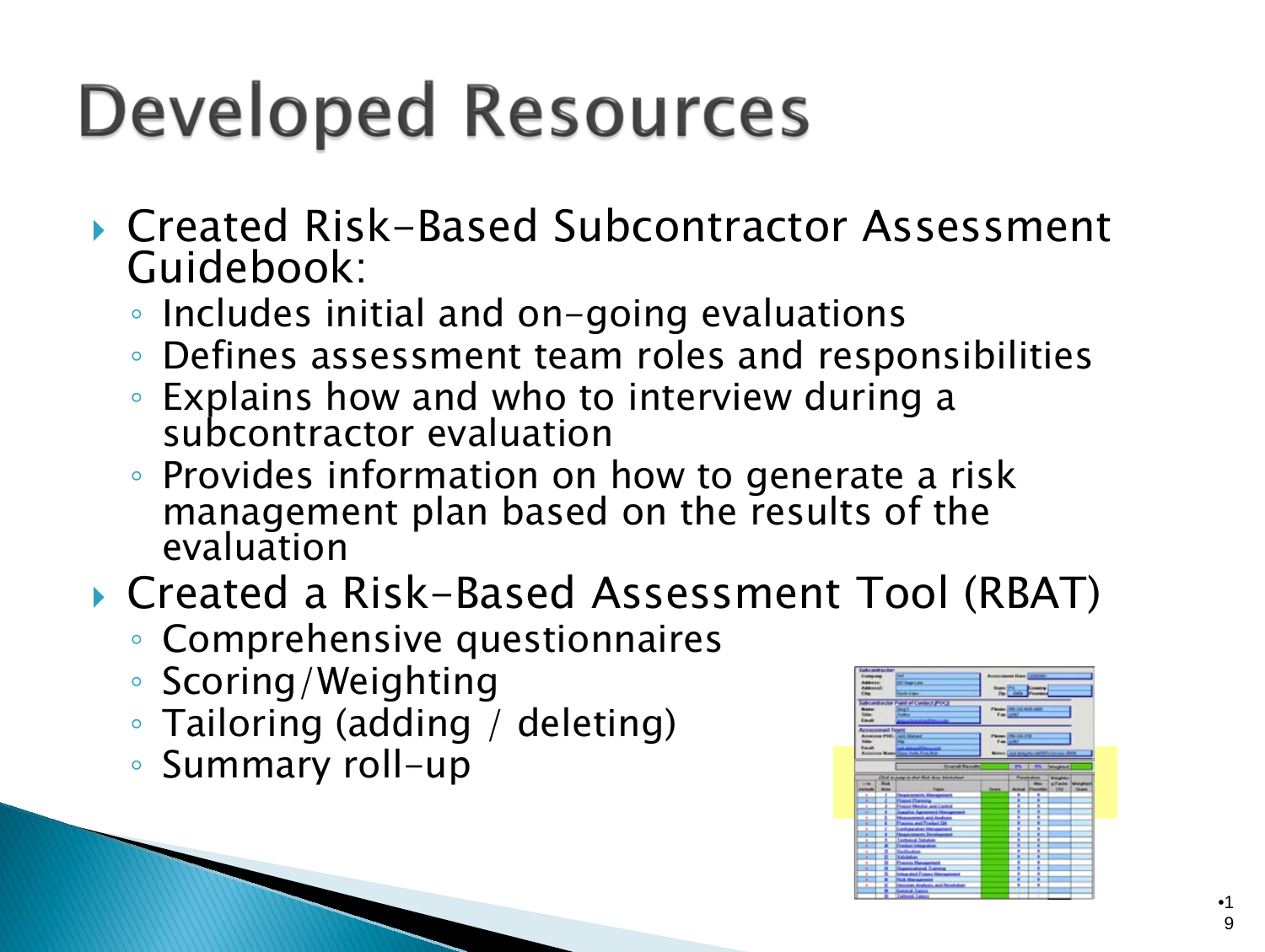#### Screen Shot of Summary Sheet of RBAT

| 2.2 12/20/2004                                                             |                         | <b>Pre-Award Subcontractor Assessment</b><br>This spreadsheet   |                                              | <b>Hide Hints</b><br>Enable M |              | <b>first onening to</b>                                                 | <b>2</b> Intro LOCKHEED MARTI                |                          |
|----------------------------------------------------------------------------|-------------------------|-----------------------------------------------------------------|----------------------------------------------|-------------------------------|--------------|-------------------------------------------------------------------------|----------------------------------------------|--------------------------|
|                                                                            |                         |                                                                 | <b>Advance to next worksheet</b>             |                               |              |                                                                         | Help for this worksheet Lump to Introduction |                          |
|                                                                            | Subcontractor:          |                                                                 |                                              |                               |              |                                                                         |                                              |                          |
| Company:                                                                   |                         |                                                                 | Hide these annoying boxes ment Date:         |                               |              |                                                                         |                                              |                          |
| <b>Address:</b>                                                            |                         |                                                                 |                                              |                               |              |                                                                         |                                              |                          |
|                                                                            |                         | Enter the Contact Data relevant to                              |                                              | State:                        |              | Country:                                                                |                                              |                          |
| his particular Subcontractor &                                             |                         |                                                                 |                                              | Zip:                          |              | Province:                                                               |                                              |                          |
| ssessment in these boxes                                                   |                         |                                                                 |                                              |                               |              |                                                                         |                                              |                          |
|                                                                            |                         |                                                                 | ntact (POC):                                 |                               |              |                                                                         |                                              |                          |
| Name:                                                                      |                         |                                                                 |                                              | Phone:                        |              |                                                                         |                                              |                          |
| Title:                                                                     |                         |                                                                 |                                              | Fax:                          |              |                                                                         |                                              |                          |
| Email:                                                                     |                         |                                                                 |                                              |                               |              |                                                                         |                                              |                          |
|                                                                            |                         |                                                                 |                                              |                               |              |                                                                         |                                              |                          |
|                                                                            | <b>Assessment Team:</b> |                                                                 |                                              |                               |              |                                                                         |                                              |                          |
| <b>Assessor POC:</b><br>Phone:<br>Data from here on down are automatically |                         |                                                                 |                                              |                               |              |                                                                         |                                              |                          |
| Title:                                                                     |                         |                                                                 | calculated on the Risk Area worksheets.      | Fax:                          |              |                                                                         |                                              |                          |
|                                                                            |                         |                                                                 |                                              |                               |              |                                                                         |                                              |                          |
| <b>Fmail:</b>                                                              |                         |                                                                 | See the Introduction worksheet for           |                               |              |                                                                         |                                              |                          |
|                                                                            | <b>Assessor Names:</b>  |                                                                 |                                              | Notes:                        |              |                                                                         |                                              |                          |
|                                                                            |                         |                                                                 |                                              |                               |              |                                                                         |                                              |                          |
|                                                                            |                         |                                                                 | <b>Overall Results</b>                       |                               | $\bf{0}$     | $\bf{0}$                                                                | Weighted:                                    |                          |
|                                                                            |                         | Click to jump to that Risk Area Worksheet                       |                                              |                               |              | <b>Penetration</b>                                                      |                                              |                          |
| x to                                                                       | <b>Risk</b>             |                                                                 |                                              |                               |              | <b>Max</b>                                                              |                                              |                          |
| include                                                                    | Area                    |                                                                 | <b>Topic</b>                                 | <b>Score</b>                  | Actual       | <b>Possible</b>                                                         | Weight<br>Factor                             | Weighted<br><b>Score</b> |
| x                                                                          |                         | <b>Requirements Management</b>                                  |                                              |                               | 0            | O                                                                       |                                              |                          |
| x                                                                          | 2                       | <b>Project Planning</b>                                         |                                              |                               | $\mathbf{0}$ | $\mathbf{0}$                                                            |                                              |                          |
| x                                                                          | 3                       | <b>Project Monitor and Control</b>                              |                                              |                               | 0            | 0                                                                       |                                              |                          |
|                                                                            |                         |                                                                 | <u>t Ma</u> Click on the Risk Area number or |                               | $\bf{0}$     | $\bf{0}$                                                                |                                              |                          |
|                                                                            |                         | Place an 'x' in this column to<br>include this Risk Area in the | <u> Anal</u> Topic to jump to that worksheet |                               | 0            | 0                                                                       |                                              |                          |
|                                                                            |                         | <b>Assessment</b> ; make it blank to hide                       | tt QA                                        |                               | $\Omega$     | $\mathbf{a}$                                                            |                                              |                          |
|                                                                            | that worksheet          |                                                                 | lgement                                      |                               |              |                                                                         |                                              |                          |
|                                                                            |                         | <b>Requirements Development</b>                                 |                                              |                               |              | Assign a Weight Factor to each Risk<br>Area which can increase/decrease |                                              |                          |
| x<br>$\mathbf{x}$                                                          | 9<br>10                 | <b>Technical Solution</b><br><b>Product Integration</b>         |                                              |                               |              | it's significance in the overall results                                |                                              |                          |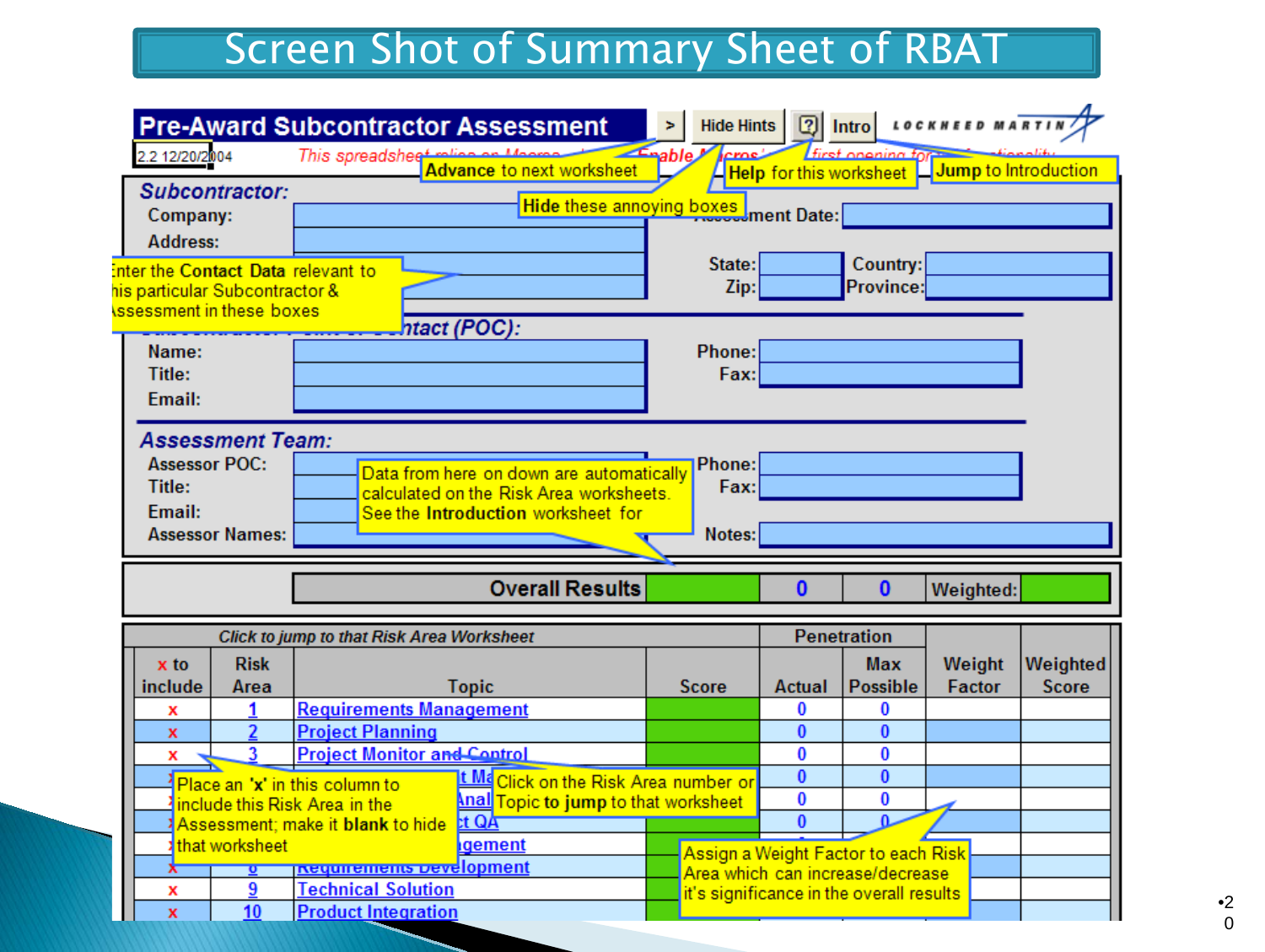#### Screen Shot of Risk Sheet of RBAT

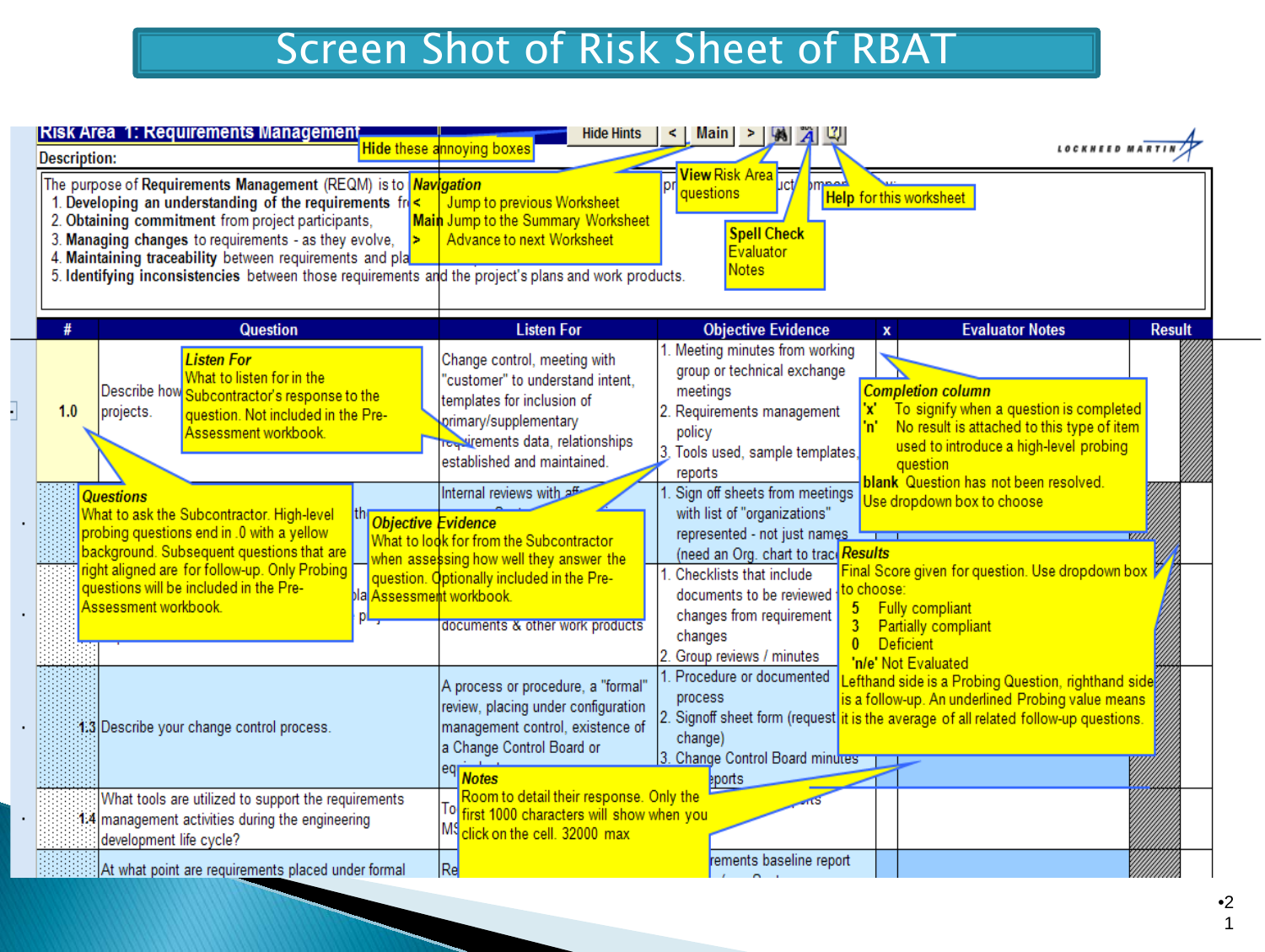## Initial and On-Going Evaluations

Differences in two types of Evaluations

|                                             | <b>Initial</b>                                                                | <b>On-Going</b>                                                        |
|---------------------------------------------|-------------------------------------------------------------------------------|------------------------------------------------------------------------|
| When                                        | <b>Prior to Contract Award</b>                                                | <b>Anytime after Contract Award:</b><br>Regular intervals or on demand |
| <b>Duration</b>                             | $1 - 2$ days                                                                  | 1 day                                                                  |
| <b>Emphasis</b>                             | <b>Generalized Fact Finding</b>                                               | <b>Project implementation and risk</b>                                 |
| Quantitative<br><b>Results</b><br>Important | Yes – for multiple<br><b>Subcontractor Evaluation</b><br>No - for sole source | <b>No</b>                                                              |
| <b>Scope of Review</b>                      | <b>Subcontractor</b>                                                          | <b>Subcontractor, Lockheed Martin</b><br><b>Prime, Customer</b>        |
| <b>Risk Areas</b>                           | <b>Potentially all</b>                                                        | Can be more focused,<br>depending on the lifecycle<br>phase            |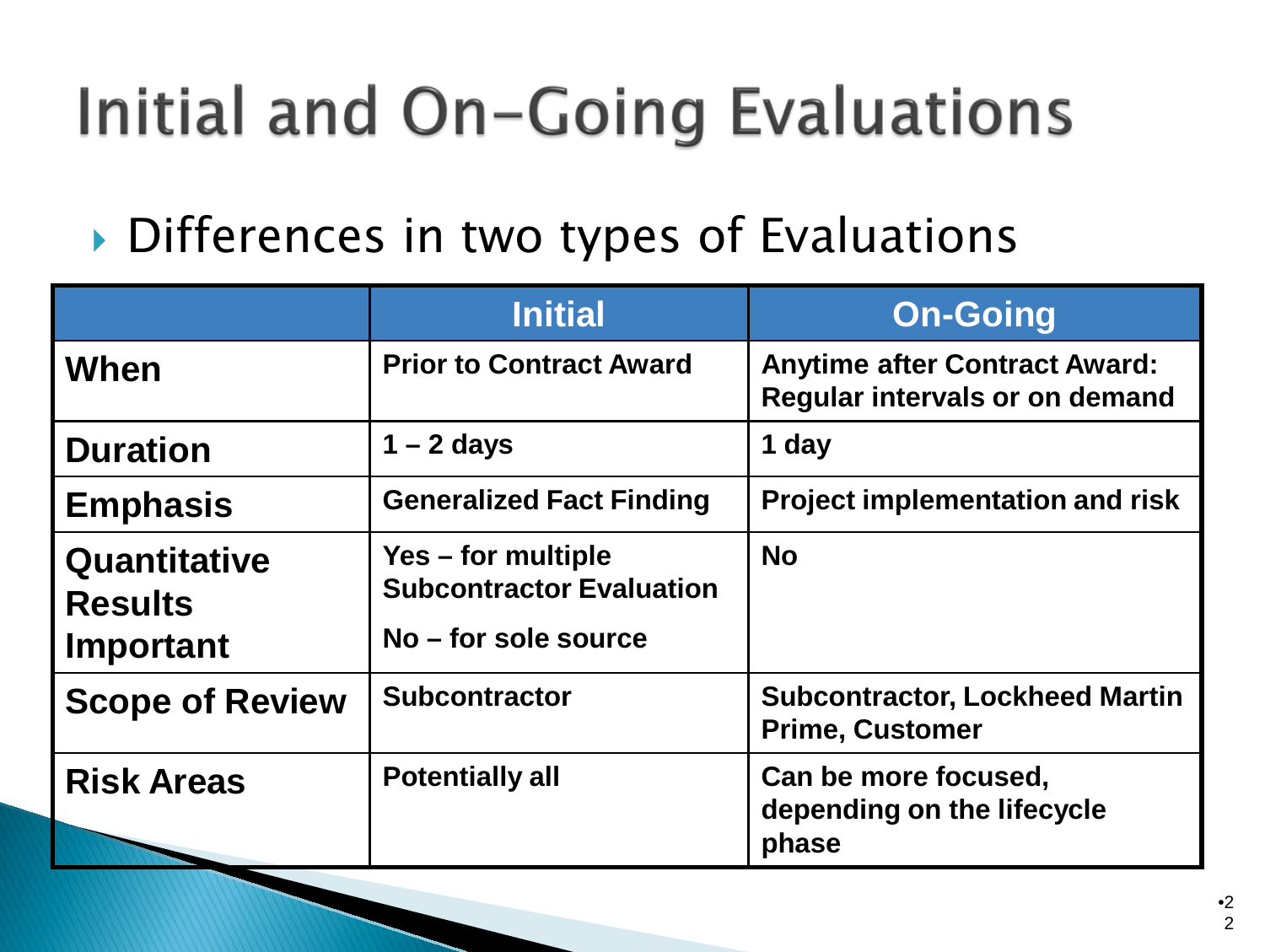## Risk Area - Starter Set

**17 key Risk Areas, but what constitutes a good "starter set"?**

- **Requirements Management**
- **Risk Management**
- **Verification**
- **Validation**
- **H** Measurement and Analysis
- **…and perhaps Supplier Agreement Management, if next tier suppliers exist**

**Tool allows for tailoring, prioritizing, and custom probing**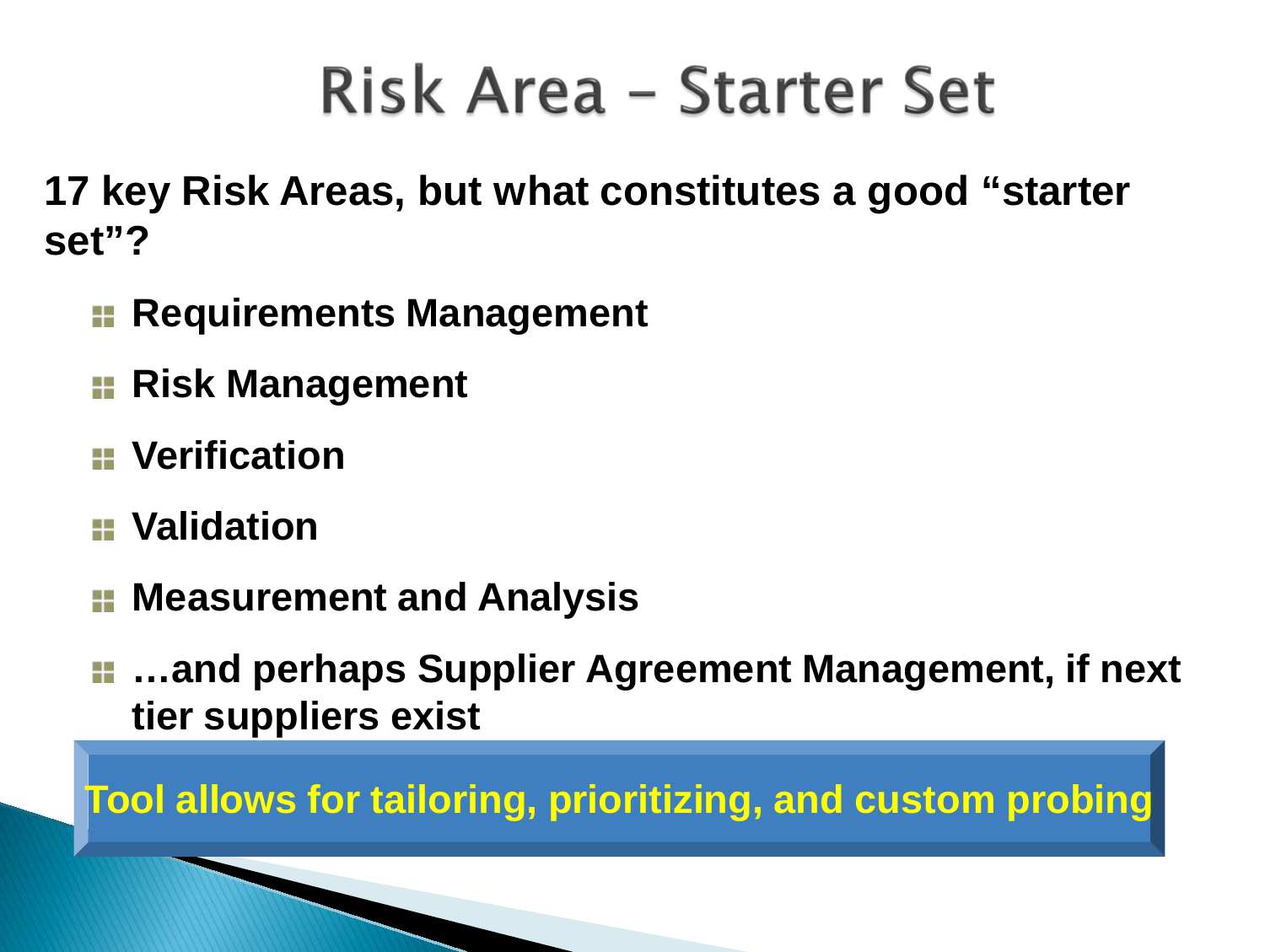# **Risk Area Questionnaire**

#### Probing a Risk Area – Best Practices

- Keep it simple A B
- Limited number of good questions a.
- Backup questions (for added clarity) a u
- Review objective evidence if available A H
- Be mindful of expected responses A B
- Look for integration themes (threading) A B
- Tailor/add/delete/prioritize questions for effectiveness a s
- Note risks as they are uncovered a e
- Keep Subcontractor grading feedback to a minimum during a e evaluation
- A B Limit evaluation duration (within a day in most cases)
- Generate a risk report and execute to it A H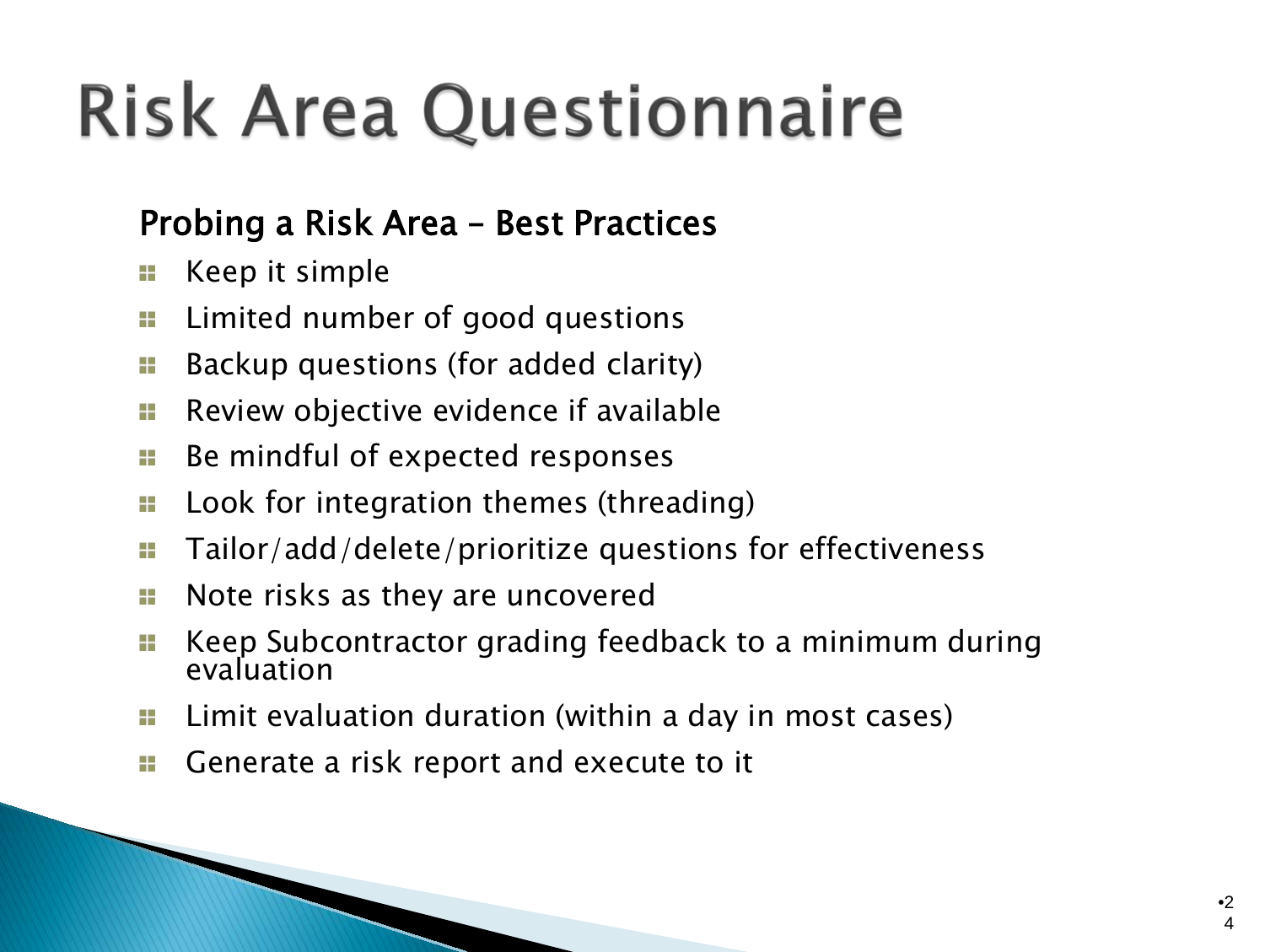# **Risk Reports**

- **E** No Subcontractor is a perfect match
- **E** Using a standard evaluation strategy and querying multiple potential risk areas should
	- **Provide a more accurate portrayal of Subcontractor** capability earlier in the lifecycle
	- **Enable risk management kickoff, when necessary**
	- **u.** Ultimately strengthen the LMC/Subcontractor relationship